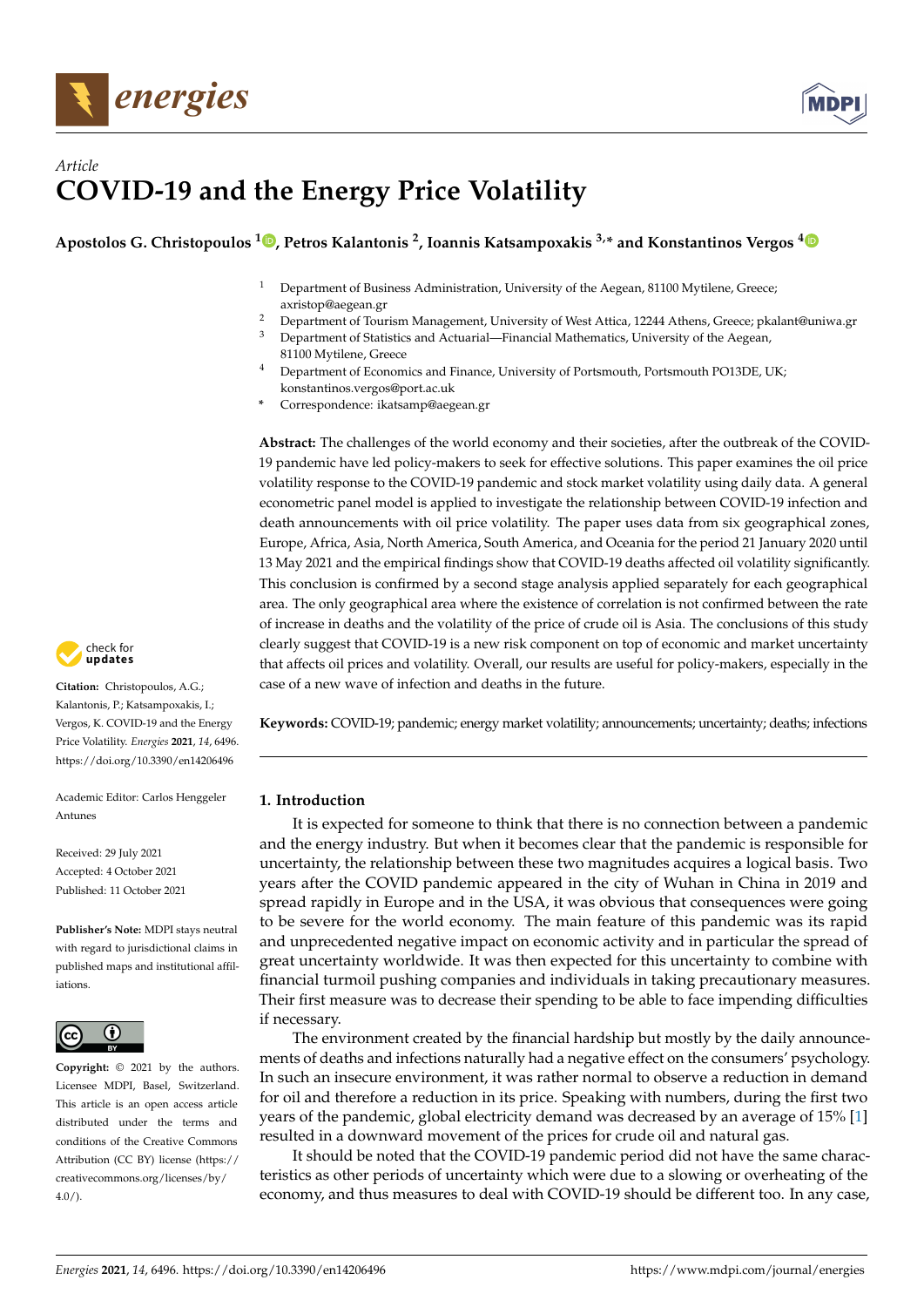the focus of these measures was on the restriction of free movement and transportation. In fact, travel bans not only applied between different countries but were mainly imposed within countries themselves. So, it was natural for these restrictions on the movement of people and the transport of goods to cause a significant reduction in the demand for fuel, damaging further the energy sector.

At this point it is useful to mention that global organizations and states acted instantly, adopting measures to limit the effects of the pandemic in the global economy. The experience of the past and the tools that technological transformation provides to the policy-makers make decision framework more effective and also more complex. The main objective is to avoid a new universal quarantine of the population in their homes or even partial lockdowns of economic activities.

The main purpose of this paper is to examine the dramatical impact of the COVID-19 on the energy sector during the pandemic period, providing useful results for policymakers, especially in case of a new wave of infections and deaths in the future.

The rest of this paper is organized as follows. Section [2](#page-1-0) discusses the existing literature, emphasizing on the effects of COVID-19 on the energy sector while Section [3](#page-3-0) presents the data and hypotheses. Section [4](#page-4-0) presents the methodology applied to show the relationship between COVID-19 infections and death announcements with oil price volatility. Section [5](#page-5-0) explains the empirical results and Section [6](#page-12-0) presents the conclusions and a short discussion for future works.

#### <span id="page-1-0"></span>**2. Literature Review**

In the recent literature we found studies that investigated the effects of COVID-19 on specific sectors or economic zones or even the global economy. Most of these studies focus on financial markets and the energy sector, while in several cases, macroeconomic factors are also examined. Most of these studies provide useful conclusions, and the effects of the pandemic are expected to remain at the top of academic interest for the next period. The purpose of these studies is to acquire the necessary knowledge to deal with similar cases in the future, in order to limit the negative effects and to reset the real economy and social life on track as soon as possible.

Ref. [\[2\]](#page-13-1) examines the linkage of the global oil market with the USA energy stock market using their implied volatility indexes. The main conclusion of this study is the existence of a long-run relationship between oil and stock market implied volatility indexes. In a similar way, ref. [\[3\]](#page-13-2) studied the dynamic correlation between spot oil price fluctuations and the stock uncertainty index for the USA, Japan, China, and Hong Kong in order to find out whether crude oil can be used as a hedging instrument. According to the applied wavelet coherence analysis, crude oil cannot support hedging on a long run period but it can be a hedging instrument in a state of panic, like the pandemic period.

Ref. [\[4\]](#page-13-3) applied a heterogeneous autoregressive realized volatility model to examine the predictive power for oil-market volatility using an uncertainty index based on the daily newspaper news for the pandemic period. They found that by incorporating such information in their model, forecast accuracy improves significantly.

Ref. [\[5\]](#page-13-4) applied a nonlinearity autoregressive distribute lag model to examine the crude oil price fluctuation while they also use an event study model to compare how different types of events affect crude oil price fluctuations. In their effort to combine crude oil price fluctuation with what causes it, a state-space model was applied and evidence of strong correlation between event shocks and event types was found.

Ref. [\[6\]](#page-13-5) attempted to estimate the out-of-sample predictive power of crude oil price volatility in relation to financial ratios and macroeconomic variables which are commonly used in the literature. Her findings suggested that considerable economic profit is possible based on this model while useful implications are also provided for portfolio optimization and asset allocation. On the other hand, ref. [\[7\]](#page-14-0) examined for the USA the relation between COVID-19 and oil price volatility, the stock market and the geopolitical risk among others.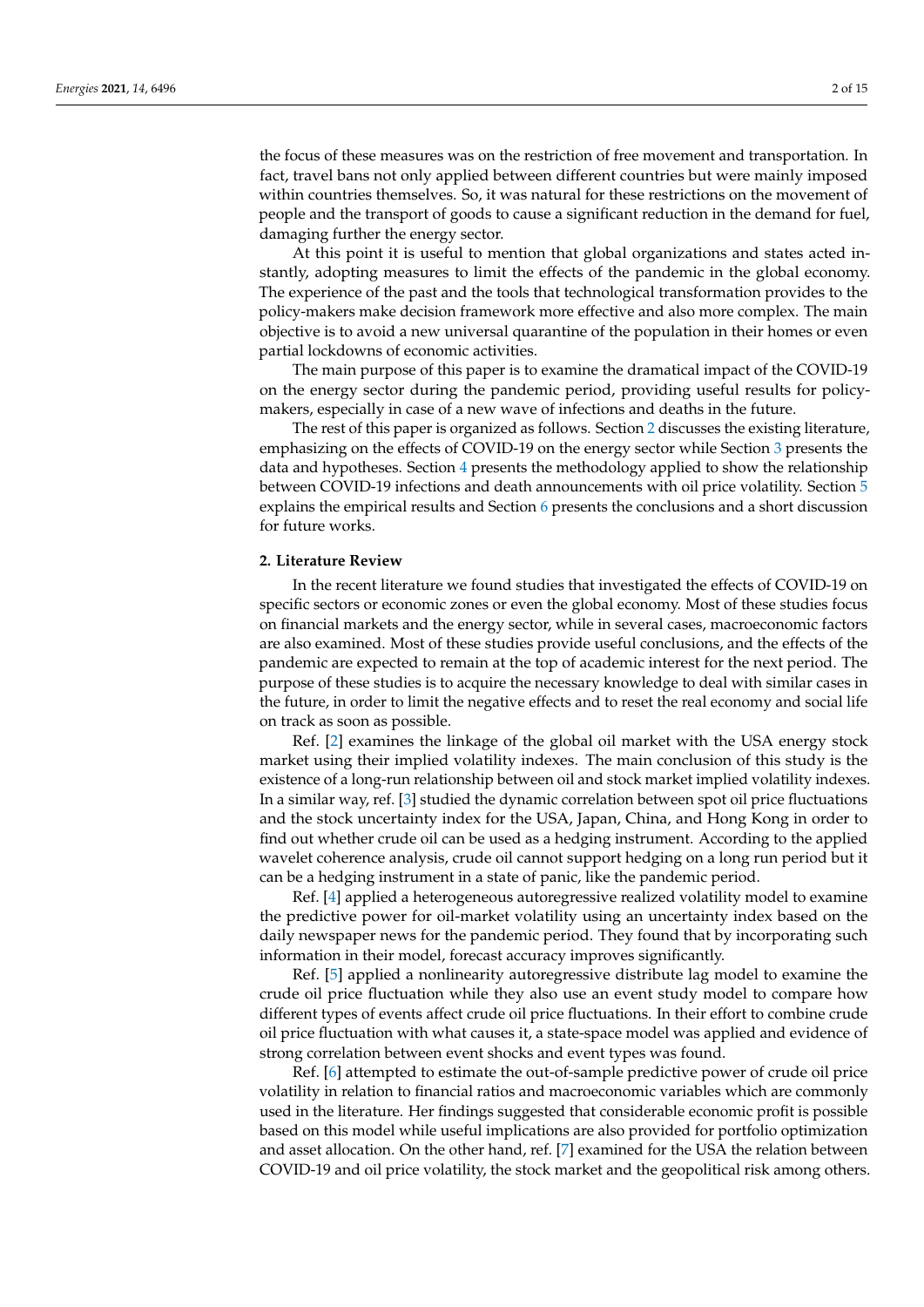By applying wavelet approaches they found that COVID-19 effect on geopolitical risk is higher than economic uncertainty in the USA.

Ref. [\[8\]](#page-14-1) provided a way for increasing energy efficiency and energy saving. They examined the challenges of COVID-19 for the energy sector. In particular, they investigated new practices enforced by the pandemic and the way they affected energy demand and consumption. They found that demand has declined but intensity showed apparent changes as the extra energy used to fight COVID-19 was not negligible for the recovery of the demand for energy, while differences in recovery can also be found between different regions.

Ref. [\[9\]](#page-14-2) examined the implications of COVID-19 for the sustainable energy transitions. The adopted measures by the states, firms, and individuals have motivated many changes that may influence the sustainable transition of energy. They identified the main impact of lockdown on energy and investigated how economic stimulus packages can shape energy transitions and found that the politics of sustainable energy transitions are at a critical stage.

Ref. [\[10\]](#page-14-3) examined the risk transmission from the COVID-19 to metals and energy markets and found significant negative volatility transmission from the COVID-19 to gold, palladium, and brent oil markets. According to these results, COVID-19 risk is not transmitted to the industrial metal market but COVID-19 leads to an increase in oil market volatility.

Ref. [\[11\]](#page-14-4) estimated the price volatility of crude oil and natural gas for the listed firms in the MCX exchange of India. Their results are interesting for policy-makers to assess the appropriate strategy in facing the effects of the pandemic as they find leverage effect of COVID-19 on the price volatility of crude oil but not on the price volatility of natural gas.

Ref. [\[12\]](#page-14-5) examined the hourly oil price volatility and found a significant increase of volatility in the pandemic period. To achieve that, they built a dataset with hourly oil prices combined with global cases of COVID-19 and deaths and applied an OLS regression model with volatility being one of the proxies of oil price volatility. In addition, ref. [\[13\]](#page-14-6) attempted to estimate predictors of oil prices and for that he examined the interconnection of oil prices with COVID-19 infections and oil price news. He found that effect on oil prices is more significant when infections exceed the threshold of 84,479, whereas the effect of oil price news conditioned on COVID-19 cases is limited.

Ref. [\[14\]](#page-14-7) estimated the historical volatility of energy markets during the COVID-19 pandemic period by using infection ratio, economic policy uncertainty index and infectious diseases market volatility. His findings can explain the investors' position in implementing options to protect from risk in the energy market and their willingness to pay excess premium for that.

Ref. [\[15\]](#page-14-8) investigated the relation between the COVID-19, the crude oil market, and the stock market by observing return and volatility spillover with both a time-domain approach and a frequency dynamics approach. Their analysis showed that spillover return mainly exist in the short term while volatility spillover mainly exists in the long term. They also applied a moving window analysis to conclude that COVID-19 created more risk for investors which resulted in high losses in the short term. It is also interesting that COVID-19 impacts on the volatility of the oil, and stock market was even higher than volatility caused in 2008 by the global financial crisis.

Ref. [\[16\]](#page-14-9) examined the role of gold as a hedging instrument against crude oil price risks. They applied an asymmetric VARMA-GARCH model to assess the impact of COVID-19 and they found that gold can work as a hedge instrument against oil risks as their results during pandemic show negative coefficient of returns spillovers from gold to oil price returns, meaning that an increase in gold in this period will lead to a less decline in oil price returns. Moreover, volatility spillovers between the gold and oil price returns suggest that significant volatility effects are present.

Ref. [\[17\]](#page-14-10) examined the predictive power of oil supply, demand, and risk shocks in relation to the realized volatility of the daily oil returns. They applied a heterogeneous autoregressively realized volatility approach and showed that especially financial marketdriven risk shocks can improve the forecasting performance for in and out-of-sample. Their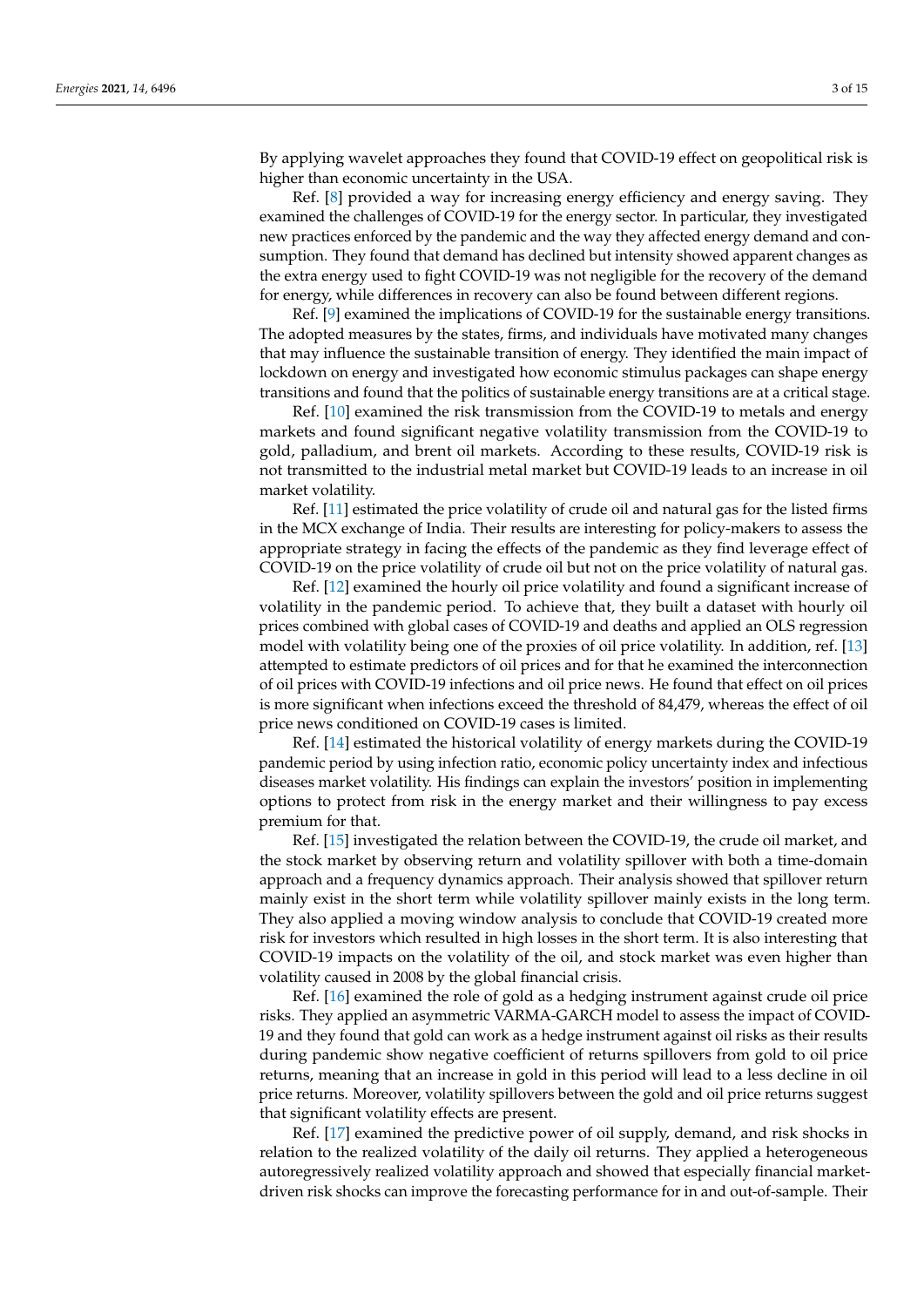conclusions offer to investors a valuable way to use traded assets at high frequency in order to monitor oil market volatility.

Ref. [\[18\]](#page-14-11) emphasized on vaccines by examining the storage conditions based on their thermal load to cool and found that the cold storage of Oxford–AstraZeneca, Janssen COVID-19, and CoronaVac vaccines in Brazil generates 35-times less environmental impact than Pfizer. They also developed an energy index showing that Oxford–AstraZeneca, Janssen COVID-19, and CoronaVac vaccines have 9.34-times higher energy efficiency than Pfizer.

Ref. [\[19\]](#page-14-12) considered that COVID-19 led to an economic crisis which has changed the social behavior and reduced the industrial activity and the demand for power worldwide. To examine the impact of COVID-19 on power demand, they quantified the country load reduction of COVID-19, based on the active cases and the lockdown period as proxies. They found that in Germany and Great Britain the power demand was reduced while in France the demand was increased for the period outside the lockdown. During the lockdown, France had a much higher reduction than in Germany and Great Britain. However, the effect of COVID-19 on carbon emissions in the power sector was small.

Other studies focused on the impact of COVID-19 pandemic on stock market returns and stock market volatility.

Ref. [\[20\]](#page-14-13) examined the response of stock market returns from 64 countries to confirmed deaths from COVID-19. His research covers the period January to April 2020 and shows a negative response of stock markets returns to confirmed deaths. Ashraf's research also suggested that negative response was stronger and faster in the first days of confirmed deaths indicating that market response depends on the period of the outbreak.

Ref. [\[21\]](#page-14-14) investigated the effect of official pandemic announcements on financial markets volatility as expressed by S&P 500 and found that COVID-19 is a significant source of price volatility in the USA financial markets which thereafter affects the global financial cycle.

The existing literature highlights reasonable questions about the impact of COVID-19 on oil price volatility and in this paper we try providing some answers to this issue.

#### <span id="page-3-0"></span>**3. Data and Hypotheses**

One question that has caught the interest of the academic community in recent years is the relationship between the pandemic and the oil price volatility. Until 2019 the literature showed that oil prices fluctuate due to the forces of supply and demand. Indeed, several research showed that during normal periods, the demand for oil is shaped by global economic activity, while on the supply side, factors related to technological innovations that improve the oil production process are incorporated.

However, in the last two years, we have observed increasing volatility in the price of oil without any economic event justifying it during the same period. As a result, the academic community has turned its attention to investigating the causes that led to this phenomenon. As it turned out, the intense uncertainty created by the pandemic, first for health reasons and then for the possible effects on the world economy, significantly affected the demand for oil. This demand shock is different from the traditional aggregate demand shock because the decline in consumer confidence is inextricably linked to the fear caused by the virus.

Consequently, one of the main questions raised by the literature is how COVID-19 death announcements and the speed of COVID-19 deaths and infections affect oil price volatility.

In this context, our paper provides answers on three theoretical questions contributing with its findings in the existing literature as follows:

**Hypotheses 1.** *How the announcements of new cases affect the volatility of the oil price?*

**Hypotheses 2.** *How the rate of change of cases affect the volatility of the oil price?*

**Hypotheses 3.** *Do the above influences differ between different geographical areas worldwide?*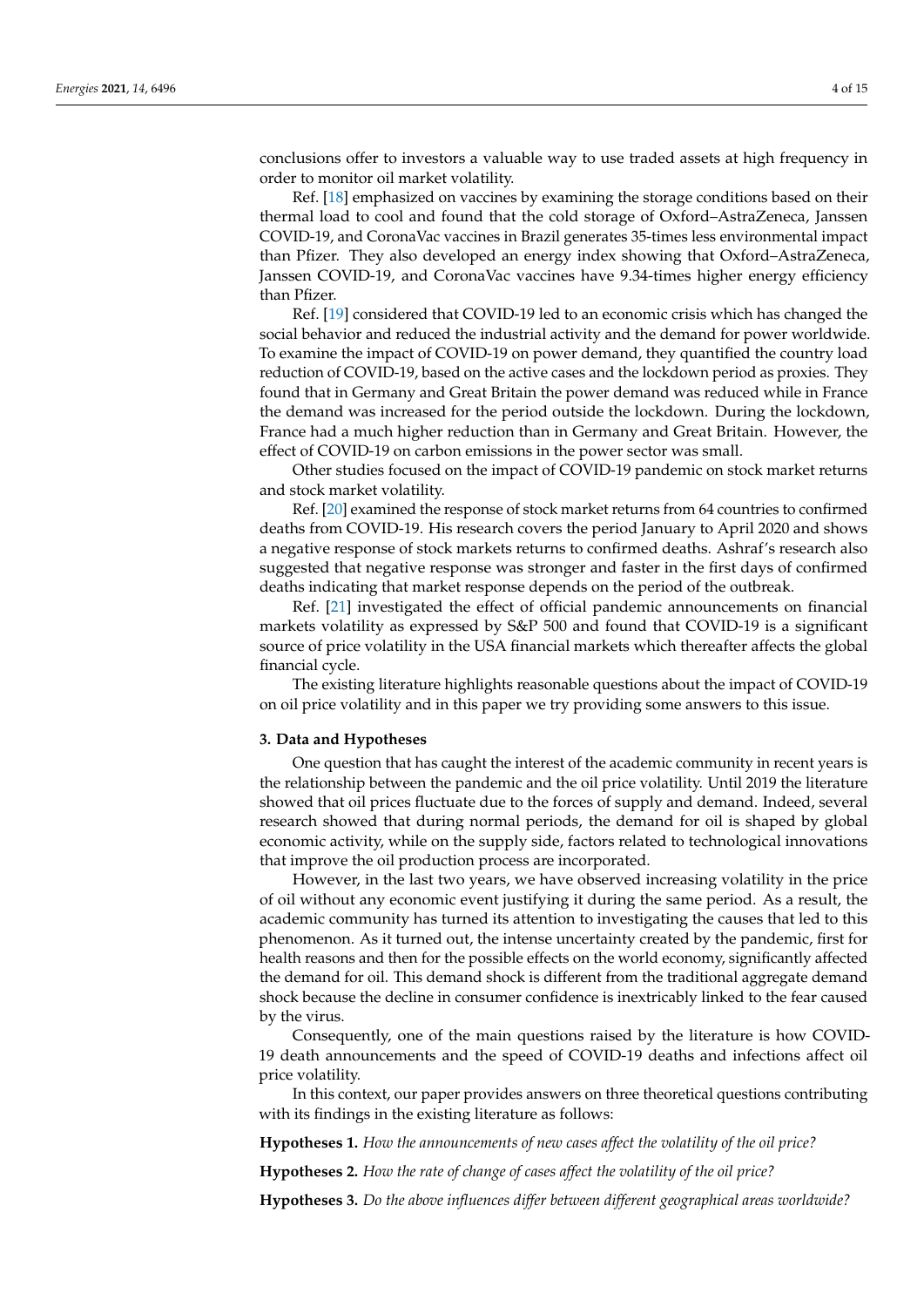The three hypotheses are tested with a general econometric panel model similar to the one proposed by ref. [\[21\]](#page-14-14) who examined the response of financial market volatility on COVID-19 new cases of infection and the fatality ratio. Yet, this article (ref. [\[21\]](#page-14-14)) does not examine the volatility of oil prices in relation to the pandemic which is the main scope of our study.

In the empirical analysis we collect daily data for COVID-19 infection announcements and deaths from the World Health Organization. Our daily data also include three crude oil volatility indices, the CBOE 30-day crude oil implied volatility index, the 3-month crude oil implied volatility index, and the Brent 3-month implied volatility index. Further, daily data involve also four market uncertainty indices, namely VIX Volatility Index, VSTOXX Volatility Index, NIKKEI Volatility Index, and CBOE China ETF Volatility Index. Last but not least, daily data concern the Economic Uncertainty index, the Baker, Bloom and Davis index of economic policy uncertainty for Europe which is based on the frequency of newspaper references to policy uncertainty.

In the first stage of analysis, our sample is divided into six main geographical areas, so that the empirical analysis leads to useful conclusions for each area separately and in the second stage of analysis the population of the six geographical areas is an aggregate sample.

#### <span id="page-4-0"></span>**4. Methodology**

The current study investigates the relationship between COVID-19 infection and death announcements with oil price volatility. Our analysis considers existing economic uncertainty and stock market uncertainty in this relationship to disentangle the effects of these uncertainties from that of COVID-19 deaths and infection announcements.

$$
VOL(oil) = \alpha + \beta 1 \, COV(f) + \beta 2 \, COV(s) + \beta 3 \, EU + \beta 4 \, MU + \beta 5 \, K + \varepsilon \tag{1}
$$

where:

*VOL(oil)* refers to three different measures of oil price volatility,

- 1. *COV(f)* and *COV(s)* refer to COVID-19-related deaths and COVID-19-related speed of death and infection growth.
- 2. *EU* stands for economic uncertainty index.
- 3. *MU* is the market uncertainty index, as reflected by volatility indices in the three largest economic zones, namely in the US (VIX) Europe and Asia (China and Japan) and
- 4. *K* is a dummy variable representing the day of the week effect, with value one for Monday and zero otherwise.

The reason that our models apply more timeseries regarding the MU variable is due to the fact that the geographical areas are examined individually and each of them is combined with the corresponding stock index.

More details for the variables in our models can be found in the Appendix [A.](#page-13-6)

Our models investigate how COVID-19 death or infection increase (speed) and actual deaths (fatal) affect oil volatility by using the following seven models

$$
VOL(oil) = \alpha + \beta 1 \cdot COVID(f) + \varepsilon \tag{2}
$$

$$
VOL(oil) = \alpha + \beta 2\ COV(s) + \varepsilon
$$
\n(3)

$$
VOL(oil) = \alpha + \beta 1 \, COV(f) + \beta 2 \, COV(s) + \varepsilon \tag{4}
$$

$$
VOL(oil) = \alpha + \beta 1 \, COV(f) + \beta 2 \, COV(s) + \beta 3 \, MUI + \varepsilon \tag{5}
$$

$$
VOL(oil) = \alpha + \beta 1 \, COV(f) + \beta 2 \, COV(s) + \beta 3 \, EU + \varepsilon \tag{6}
$$

$$
VOL(oil) = \alpha + \beta 1 \, COV(f) + \beta 2 \, COV(s) + \beta 3 \, MU + \beta 4 \, EU + \varepsilon \tag{7}
$$

$$
VOL(oil) = \alpha + \beta 1 \, COV(f) + \beta 2 \, COV(s) + \beta 3 \, MU + \beta 4 \, EU + \beta 5 \, K + \varepsilon \tag{8}
$$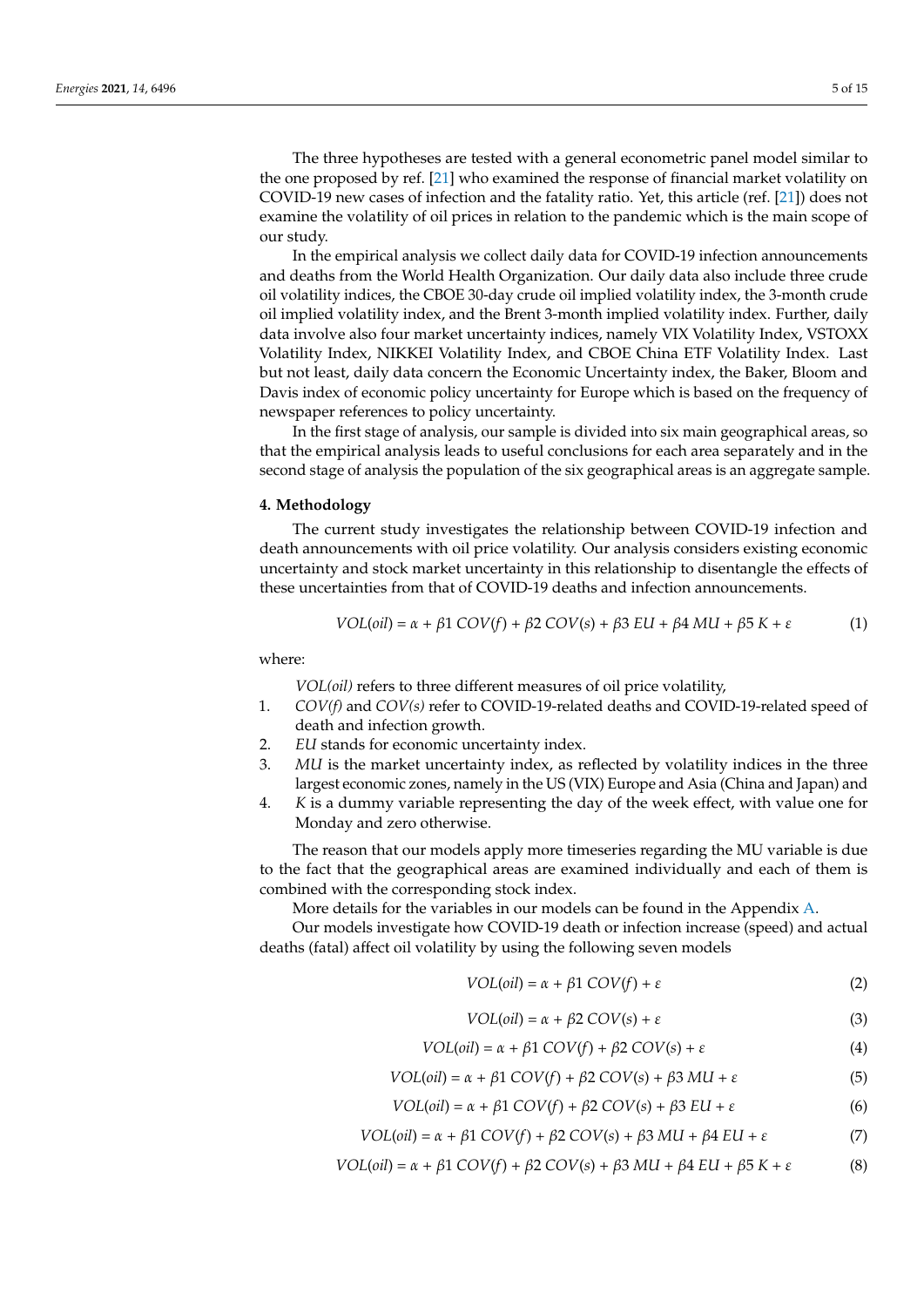In our analysis, we run fixed-effect panel models, and we interpret the fitness of estimated model and significance of coefficients as expressed by adjusted  $\mathbb{R}^2$ , t-statistics, and significance of t-statistics. Variance inflation factors (VIFs) of our models are between 1.6 and 1.85, significantly lower than 6. Then we investigate whether our models are robust in particular economic zones and under different model assumptions.

#### <span id="page-5-0"></span>**5. Empirical Results**

In Table [1](#page-5-1) we present the descriptive statistics from where we can observe two main results. First, there is an intensive oil price volatility, economic uncertainty, and market uncertainty and second, there is an accelerated growth rate of infections and deaths for the investigated period. The sharp increase in deaths and infection rates as a result of the pandemic COVID-19 and the consequent fear of an escalating crisis raised legitimate questions about the degree of impact of the pandemic in the price of crude oil in international markets as well as the volatility of its price.

<span id="page-5-1"></span>**Table 1.** Descriptive statistics.

|                                 | N    | Mean     | Var    | <b>StDev</b> | Min      | Max     |
|---------------------------------|------|----------|--------|--------------|----------|---------|
| VOL $\text{(oil)}$ <sup>1</sup> | 2052 | 58.86    | 1627.2 | 40.33        | 30.7     | 325.15  |
| VOL $\rm (oil)$ <sup>2</sup>    | 2052 | 45.80    | 351.9  | 18.76        | 26.692   | 128.891 |
| VOL $\text{(oil)}^3$            | 2052 | 43.06    | 213.8  | 14.62        | 10.5338  | 103.318 |
| MU <sup>1</sup>                 | 2052 | 27.68    | 121.4  | 11.02        | 12.91    | 82.69   |
| MU <sup>2</sup>                 | 2052 | 27.29    | 132.0  | 11.49        | 12.2389  | 85.6206 |
| MU <sup>3</sup>                 | 2052 | 25.75    | 75.82  | 8.70         | 14.26    | 60.67   |
| MU <sup>4</sup>                 | 2052 | 28.46    | 49.27  | 7.01         | 19.76    | 69.28   |
| EU                              | 2052 | 259.4    | 20,151 | 141.9        | 22.25    | 807.66  |
| Week                            | 2052 | 0.1988   | 0.1593 | 0.3992       | $\Omega$ |         |
| COV(f)                          | 1912 | $-3.591$ | 0.2230 | 0.4722       | $-5.77$  | $-2.30$ |
| $COV(s)$ <sup>1</sup>           | 1923 | $-4.306$ | 4.107  | 2.026        | $-8.99$  | 3.93    |
| $COV(s)$ <sup>2</sup>           | 1701 | $-4.476$ | 2.336  | 1.528        | $-7.04$  | 1.60    |
| $COV(s)$ <sup>3</sup>           | 1678 | $-4.350$ | 3.166  | 1.779        | $-7.03$  | 3.82    |
| $COV(s)$ <sup>4</sup>           | 1650 | $-4.262$ | 3.794  | 1.948        | $-7.02$  | 5.48    |

Note: VOL(oil)  $1/2$  and 3 are respectively the CBOE 30 day crude oil implied volatility index, Crude oil 3 month implied volatility index, and Brent 3 month implied volatility index. Estimates of 3-month implied volatility.  $COV(s)$ <sup>1,2,3</sup> and <sup>4</sup> are respectively the logarithm of (new daily COVID-19 infection case announcements divided by seven days lagged total COVID deaths), the logarithm of (new daily COVID-19-related deaths divided by 7 days lagged total COVID deaths), the logarithm of (new daily COVID-19-related deaths divided by 14 days lagged total COVID deaths), and the logarithm of (new daily COVID-19-related deaths divided by 21 days lagged total COVID deaths). MU<sup>1,2,3</sup> and <sup>4</sup> are respectively the VIX index, VSTOXX Index-EURO STOXX 50 Volatility, the NIKKEI Volatility Index, and the Cboe China ETF Volatility index.

Table [2](#page-6-0) shows the results of the individual models presented above for the examined geographical areas of our study.

Our results in Table [2](#page-6-0) are based on world panel data, and they indicate that COVID-19 deaths (COV(f)) and speed of death increase (COV(s)) can explain as stand-alone variables 11% and 39% of the oil-volatility (Columns 2 and 3 on Table [1](#page-5-1) respectively).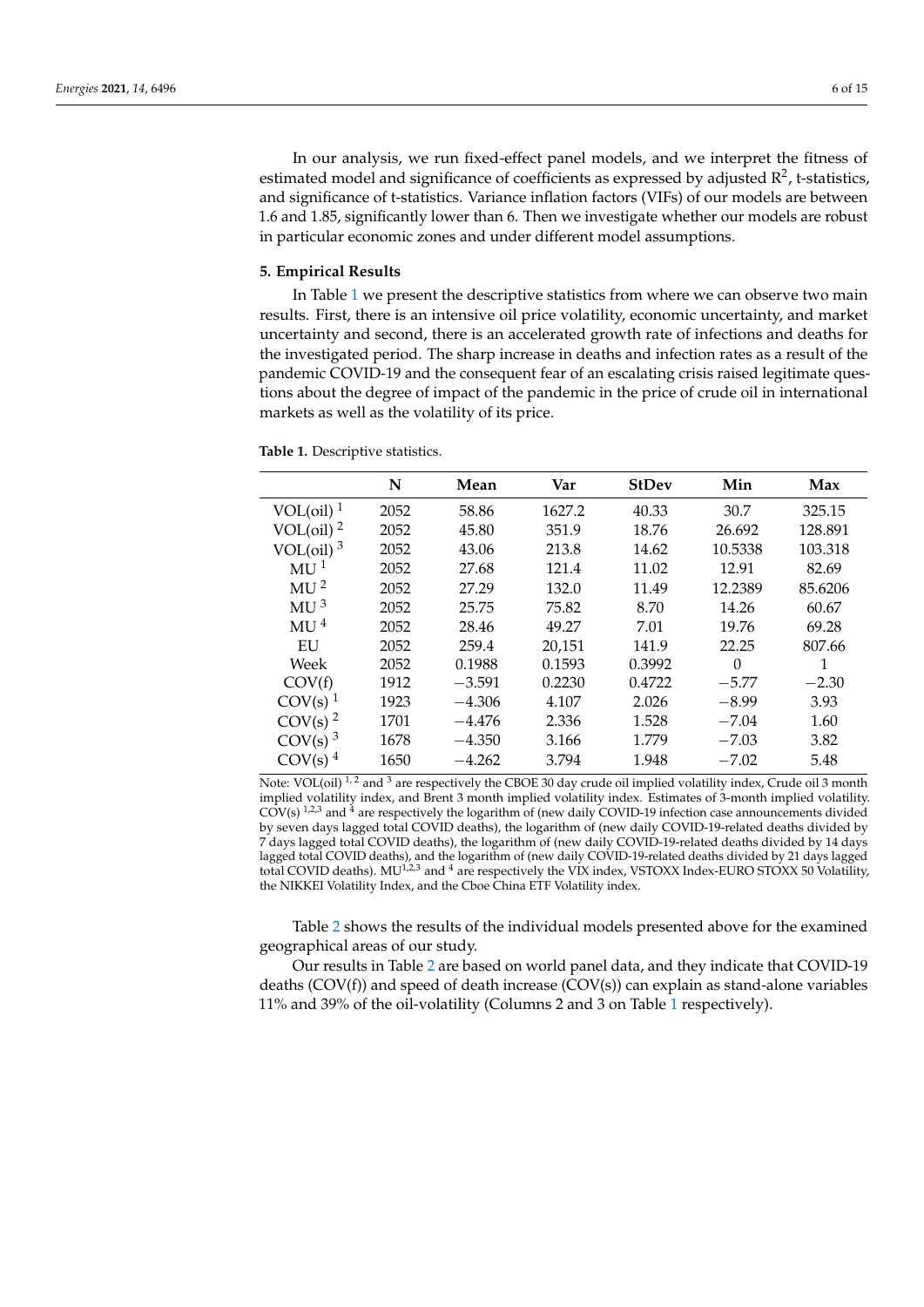<span id="page-6-0"></span>

| Model     |              | $\mathbf{2}$ | 3           | 4           | 5           | 6           | 7            | 8            |
|-----------|--------------|--------------|-------------|-------------|-------------|-------------|--------------|--------------|
| COV(f)    | $341.2$ ***  | $851.6***$   |             | $943.2$ *** | $647.4$ *** | $418.0***$  | $145.7***$   | $139.8***$   |
|           | (7.52)       | (16.14)      |             | (18.84)     | (14.81)     | (8.20)      | (8.21)       | (11.63)      |
| COV(s)    | $4.192$ ***  |              | $17.58***$  | $16.79***$  | $6.400$ *** | $10.72$ *** | $1.426$ ***  | $1.240$ ***  |
|           | (7.66)       |              | (33.56)     | (35.10)     | (11.32)     | (20.88)     | (6.66)       | (8.55)       |
| MU        | $1771$ ***   |              |             |             | $2.188***$  |             | $0.954$ ***  | $0.754$ ***  |
|           | (21.46)      |              |             |             | (26.24)     |             | (29.55)      | (34.51)      |
| EU        | $0.0905$ *** |              |             |             |             | $0.131$ *** | $0.0429$ *** | $0.0324$ *** |
|           | (15.57)      |              |             |             |             | (21.15)     | (18.86)      | (21.03)      |
| C         | $-6.108$     | $34.33$ ***  | $139.4$ *** | $106.0$ *** | 7.200       | $59.41$ *** | $9.998***$   | $14.89***$   |
|           | $(-1.43)$    | (19.77)      | (56.26)     | (36.97)     | (1.61)      | (17.63)     | (5.98)       | (13.16)      |
| $R^2$ adj | 0.690        | 0.110        | 0.397       | 0.501       | 0.645       | 0.605       | 0.773        | 0.825        |
| N         | 1701         | 2052         | 1701        | 1701        | 1701        | 1701        | 1701         | 1701         |

**Table 2.** COVID-19 death announcements and oil price volatility, panel world data.

Note: The table includes panel data of six geographical areas, namely North America, South America, Europe, Africa, Asia and Oceania. The number in parentheses represent t-statistics.<sup>\*\*\*</sup> asterisks indicate 1% level of significance. COV(f) is the logarithm of total deaths, COV(s) is the logarithm of (new daily COVID deaths divided by 7 day lagged total COVID deaths), MU is the US vix index, EU is the economic uncertainty index.  $R^2$  adj is the R-square adjusted. The dependent variable in Model 1–6 is CBOE 30 day crude oil implied volatility index, the dependent variable in Model 7 is Crude oil 3 month implied volatility index, and the dependent variable in Model 8 is Brent 3 month implied volatility index.

> When market uncertainty (Column 5, Table [2\)](#page-6-0) or economic uncertainty (Column 6, Table [2\)](#page-6-0) is taken into account, the significance of the overall model (adjusted R-square) increases to 64% and 60% respectively. If both Market Uncertainty (MU, expressed by the American VIX index) and Economic Uncertainty (EU) alongside with COV(f) and COV(s) are considered in the model (Column1, Table [2\)](#page-6-0) the adjusted R-square of the model increases to 69% if the dependent variable is the CBOE 30 day crude oil implied volatility index. In the models presented in that Table, COV(f) is the logarithm of total deaths, and COV(s) is the logarithm of new daily COVID-19 deaths divided by seven days lagged total COVID-19 deaths. The model illustrated in Column 7 uses as dependent variable the Crude oil three months implied volatility index, and the model presented in Column 8 uses as the dependent variable in Brent 3 month implied volatility index. The latter models report an even higher (77% and 82%) adjusted R-square. All the dependent variables in all these models are positive and significant at a 1% level, providing robust evidence of significance for world data.

> The above observations lead to comparable conclusions with other studies of the same period, which examine the effect of the pandemic on stock values or energy prices or on other products (Refs. [\[2,](#page-13-1)[7,](#page-14-0)[14\]](#page-14-7)).

> From the above we conclude that the pandemic affected the volatility of the price of crude oil globally. This influence is confirmed both by the new cases of infections and by the rate of infections.

#### *Robustness Tests*

To test the robustness of our models first we focus on the three major economic areas, Asia, Europe, and North America to find out if our conclusions are in line with global conclusions presented in Table [2.](#page-6-0) The findings of these analysis are presented in Tables [3–](#page-7-0)[7.](#page-9-0)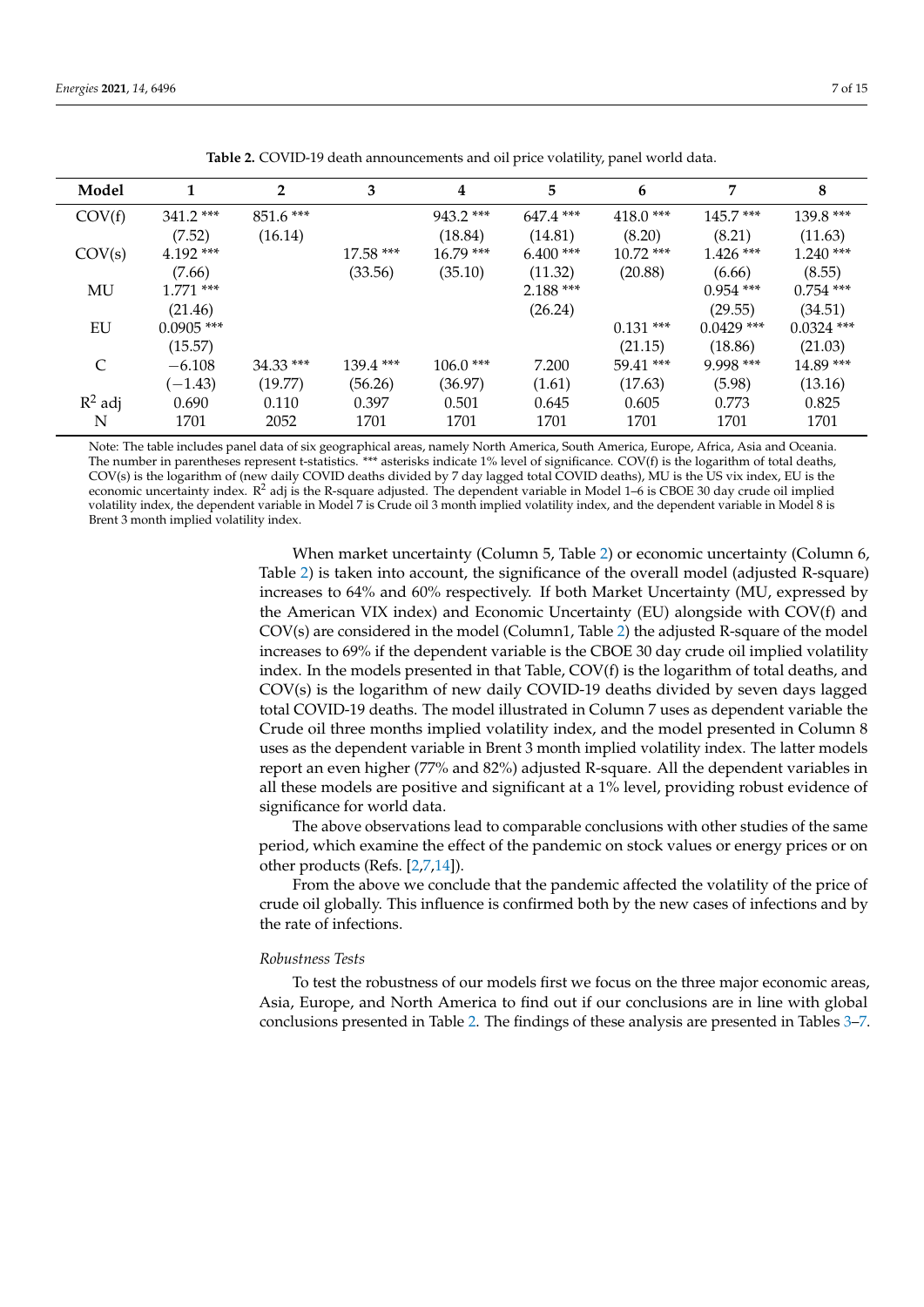<span id="page-7-0"></span>

|           |              | 2           | 3          | 4           | 5           | 6           | 7            | 8            |
|-----------|--------------|-------------|------------|-------------|-------------|-------------|--------------|--------------|
| COV(f)    | $349.2$ ***  | $775.4$ *** |            | $877.2$ *** | $458.5***$  | $621.2$ *** | $135.4$ ***  | $130.1***$   |
|           | (4.99)       | (11.96)     |            | (16.33)     | (6.35)      | (10.63)     | (4.78)       | (6.76)       |
| COV(s)    | $5.880$ ***  |             | $12.31***$ | $13.18***$  | $10.67***$  | $6.398***$  | $1.610***$   | $1.196$ ***  |
|           | (5.56)       |             | (11.33)    | (16.43)     | (13.34)     | (5.73)      | (3.77)       | (4.12)       |
| MU        | $1.249$ ***  |             |            |             |             | $1.586***$  | $0.800$ ***  | $0.664$ ***  |
|           | (6.45)       |             |            |             |             | (8.04)      | (10.22)      | (12.48)      |
| EU        | $0.0887$ *** |             |            |             | $0.114$ *** |             | $0.0427$ *** | $0.0299$ *** |
|           | (6.29)       |             |            |             | (7.91)      |             | (7.49)       | (7.73)       |
| C         | 11.87        | $24.64$ *** | $118.1***$ | $81.05$ *** | $58.07***$  | $15.95*$    | $13.54$ ***  | $16.28***$   |
|           | (1.37)       | (7.25)      | (21.65)    | (17.56)     | (11.33)     | (1.75)      | (3.88)       | (6.86)       |
| $R^2$ adj | 0.713        | 0.294       | 0.287      | 0.613       | 0.676       | 0.678       | 0.780        | 0.831        |
| N         | 318          | 342         | 318        | 318         | 318         | 318         | 318          | 318          |

**Table 3.** COVID-19 death announcements and oil price volatility, European data.

Note: The table includes daily aggregated data of European countries. The number in parentheses represent t-statistics. \* and \*\*\* indicate 10%, and 1% level of significance, respectively. COV(f) is the logarithm of total deaths, COV(s) is the logarithm of (new daily COVID deaths divided by 7 days lagged total COVID deaths), MU is the US vix index, EU is the economic uncertainty index. R<sup>2</sup> adj is the R-square adjusted. The dependent variable in Model 1-6 is CBOE 30 days crude oil implied volatility index, the dependent variable in Model 7 is Crude oil 3 months implied volatility index and the dependent variable in Model 8 is Brent 3 months implied volatility index.

> Table [3](#page-7-0) presents the model's predictive ability in European data, while Table [4](#page-7-1) presents the North American data under the specifications of the models presented in Table [2.](#page-6-0) They illustrate solid predictive power in terms of coefficients and adjusted R-square. In particular adjusted R-square ranges between 70% (Column 1, Tables [3](#page-7-0) and [4\)](#page-7-1) and 84% (Column 8, on both Tables [3](#page-7-0) and [4\)](#page-7-1).

**Table 4.** COVID-19 death announcements and oil price volatility, North American data.

<span id="page-7-1"></span>

|           |              | $\overline{2}$ | 3           | 4          | 5            | 6           | 7            | 8            |
|-----------|--------------|----------------|-------------|------------|--------------|-------------|--------------|--------------|
| COV(f)    | $272.5**$    | $843.5***$     |             | $553.1***$ | $237.5**$    | 578.0 ***   | $166.1***$   | $181.1***$   |
|           | (2.48)       | (7.05)         |             | (5.55)     | (2.10)       | (5.98)      | (3.83)       | (6.22)       |
| COV(s)    | $8.762$ ***  |                | $20.61$ *** | $19.57***$ | $15.55***$   | $12.31***$  | $2.520$ ***  | $1.885***$   |
|           | (4.73)       |                | (22.61)     | (21.98)    | (13.54)      | (6.86)      | (3.44)       | (3.83)       |
| MU        | $1.148***$   |                |             |            |              | $1.202$ *** | $0.809$ ***  | $0.685***$   |
|           | (4.59)       |                |             |            |              | (4.61)      | (8.18)       | (10.31)      |
| EU        | $0.0772$ *** |                |             |            | $0.0801$ *** |             | $0.0361$ *** | $0.0250$ *** |
|           | (5.21)       |                |             |            | (5.24)       |             | (6.17)       | (6.36)       |
| C         | $37.94**$    | $31.46$ ***    | $156.1***$  | $132.0***$ | $102.3$ ***  | $63.41$ *** | $19.96$ ***  | $20.11$ ***  |
|           | (2.36)       | (7.17)         | (35.00)     | (21.68)    | (12.59)      | (3.97)      | (3.14)       | (4.70)       |
| $R^2$ adj | 0.704        | 0.125          | 0.624       | 0.657      | 0.684        | 0.678       | 0.782        | 0.837        |
| N         | 309          | 342            | 309         | 309        | 309          | 309         | 309          | 309          |

Note: The table includes daily aggregated data of North American countries. The number in parentheses represent t-statistics. \*\* and \*\*\* indicate 5% and 1% level of significance, respectively. COV(f) is the logarithm of total deaths, COV(s) is the logarithm of (new daily COVID deaths divided by 7 days lagged total COVID deaths), MU is the US vix index, EU is the economic uncertainty index. R<sup>2</sup> adj is the R-square adjusted. The dependent variable in Model 1–6 is CBOE 30 days crude oil implied volatility index. The dependent variable in Model 7 is Crude oil 3 months implied volatility index. The dependent variable in Model 8 is Brent 3 months implied volatility index.

> On Table [5](#page-8-0) we investigate whether by using the VSTOXX Index-EURO STOXX 50 Volatility index as a measure of Market Uncertainty for European data we can have significantly different results. In this case, the results we find are comparable.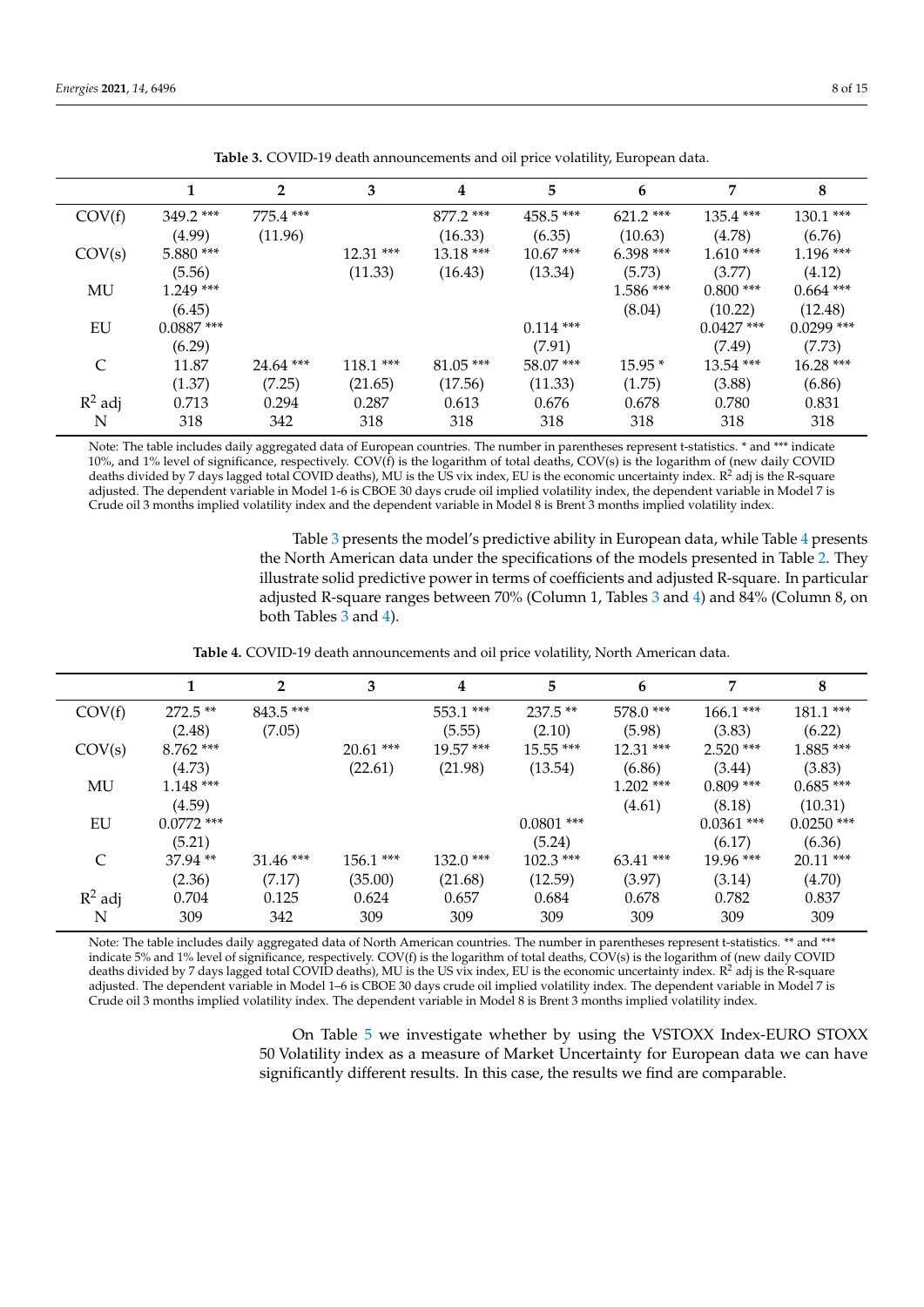<span id="page-8-0"></span>

|           | 1            | $\overline{2}$ | 3          | 4           | 5           | 6           | 7            | 8            |
|-----------|--------------|----------------|------------|-------------|-------------|-------------|--------------|--------------|
| COV(f)    | $314.4$ ***  | $775.4$ ***    |            | $877.2$ *** | $458.5***$  | $603.0$ *** | $109.4$ ***  | $106.0$ ***  |
|           | (4.35)       | (11.96)        |            | (16.33)     | (6.35)      | (9.73)      | (3.75)       | (5.42)       |
| COV(s)    | $6.155***$   |                | $12.31***$ | $13.18***$  | $10.67***$  | $6.946***$  | $1.670$ ***  | $1.165***$   |
|           | (5.81)       |                | (11.33)    | (16.43)     | (13.34)     | (6.18)      | (3.91)       | (4.07)       |
| MU        | $1.148***$   |                |            |             |             | $1.444$ *** | $0.765$ ***  | $0.655$ ***  |
|           | (6.09)       |                |            |             |             | (7.39)      | (10.07)      | (12.88)      |
| EU        | $0.0937$ *** |                |            |             | $0.114$ *** |             | $0.0454$ *** | $0.0318$ *** |
|           | (6.68)       |                |            |             | (7.91)      |             | (8.02)       | (8.39)       |
| C         | $16.71**$    | $24.64$ ***    | $118.1***$ | $81.05***$  | $58.07$ *** | $23.92$ *** | $15.58***$   | $17.23$ ***  |
|           | (2.00)       | (7.25)         | (21.65)    | (17.56)     | (11.33)     | (2.71)      | (4.63)       | (7.64)       |
| $R^2$ adj | 0.709        | 0.294          | 0.287      | 0.613       | 0.676       | 0.669       | 0.778        | 0.835        |
| N         | 318          | 342            | 318        | 318         | 318         | 318         | 318          | 318          |

**Table 5.** COVID-19 death announcements, European volatility, and oil price volatility, European data.

Note: The table includes daily aggregated data of European countries. The number in parentheses represent t-statistics. \*\* and \*\*\* indicate 5%, and 1% level of significance, respectively. COV(f) is the logarithm of total deaths, COV(s) is the logarithm of (new daily COVID deaths divided by 7 days lagged total COVID deaths), MU is the VSTOXX Index-EURO STOXX 50 Volatility index, EU is the economic uncertainty index. R<sup>2</sup> adj is the R-square adjusted. The dependent variable in Model 1-6 is CBOE 30 days crude oil implied volatility index, the dependent variable in Model 7 is Crude oil 3 months implied volatility index and the dependent variable in Model 8 is Brent 3 months implied volatility index.

> We examine Asian data in Tables [6](#page-8-1) and [7,](#page-9-0) using the Japanese stock market volatility (Table [6\)](#page-8-1) and Chinese stock market volatility (Table [7\)](#page-9-0) index to express market uncertainty.

Table 6. COVID-19 death announcements, Japanese volatility, and oil price volatility, Asian data.

<span id="page-8-1"></span>

|                             |              | $\overline{2}$ | 3          | 4            | 5            | 6            | 7            | 8            |
|-----------------------------|--------------|----------------|------------|--------------|--------------|--------------|--------------|--------------|
| COV(f)                      | $1533.7$ *** | $4018.7$ ***   |            | $4686.9***$  | $3534.3$ *** | $2359.5$ *** | $442.6$ ***  | $298.9***$   |
|                             | (4.32)       | (23.35)        |            | (22.34)      | (13.62)      | (6.71)       | (3.05)       | (2.97)       |
| COV(s)                      | $-0.777$     |                | $13.10***$ | $-6.604$ *** | $-4.588$ *** | $-2.193$     | 0.232        | 0.481        |
|                             | $(-0.57)$    |                | (7.46)     | $(-4.65)$    | $(-3.36)$    | $(-1.55)$    | (0.42)       | (1.25)       |
| MU                          | $1.932$ ***  |                |            |              |              | $2.110***$   | $1.076$ ***  | $0.884$ ***  |
|                             | (7.64)       |                |            |              |              | (7.92)       | (10.40)      | (12.32)      |
| EU                          | $0.0721$ *** |                |            |              | $0.0812$ *** |              | $0.0401$ *** | $0.0324$ *** |
|                             | (6.51)       |                |            |              | (6.82)       |              | (8.86)       | (10.32)      |
| $\mathcal{C}_{\mathcal{C}}$ | $-47.27$ *** | $-30.76$ ***   | $1179$ *** | $-74.52$ *** | $-61.19$ *** | $-57.67$ *** | $-1.149$     | $7.374$ ***  |
|                             | $(-5.21)$    | $(-7.56)$      | (14.50)    | $(-7.42)$    | $(-6.36)$    | $(-6.09)$    | $(-0.31)$    | (2.87)       |
| $R^2$ adj                   | 0.740        | 0.615          | 0.140      | 0.654        | 0.696        | 0.708        | 0.798        | 0.840        |
| N                           | 337          | 342            | 337        | 337          | 337          | 337          | 337          | 337          |

Note: The table includes daily aggregated data of Asian countries. The number in parentheses represent t-statistics. \*\*\* indicate level of significance. COV(f) is the logarithm of total deaths, COV(s) is the logarithm of (new daily COVID deaths divided by 7 days lagged total COVID deaths), MU is the Nikkei Volatility index, EU is the economic uncertainty index. R<sup>2</sup> adj is the R-square adjusted. The dependent variable in Model 1–6 is CBOE 30 days crude oil implied volatility index, the dependent variable in Model 7 is Crude oil 3 months implied volatility index, and the dependent variable in Model 8 is Brent 3 months implied volatility index.

> Tables  $6$  and  $7$  show the robustness of the significance data (COV(f)) but they do not confirm consistency for the significance of COVID-19 growth data (COV(s), columns 1, 6–8 of Table [6](#page-8-1) and columns 7 and 8 of Table [7\)](#page-9-0). This may be due to the slow growth of these indices in Asian markets, which probably does not reflect the importance of demand for oil consumption worldwide, as the main markets are the European and the North American markets.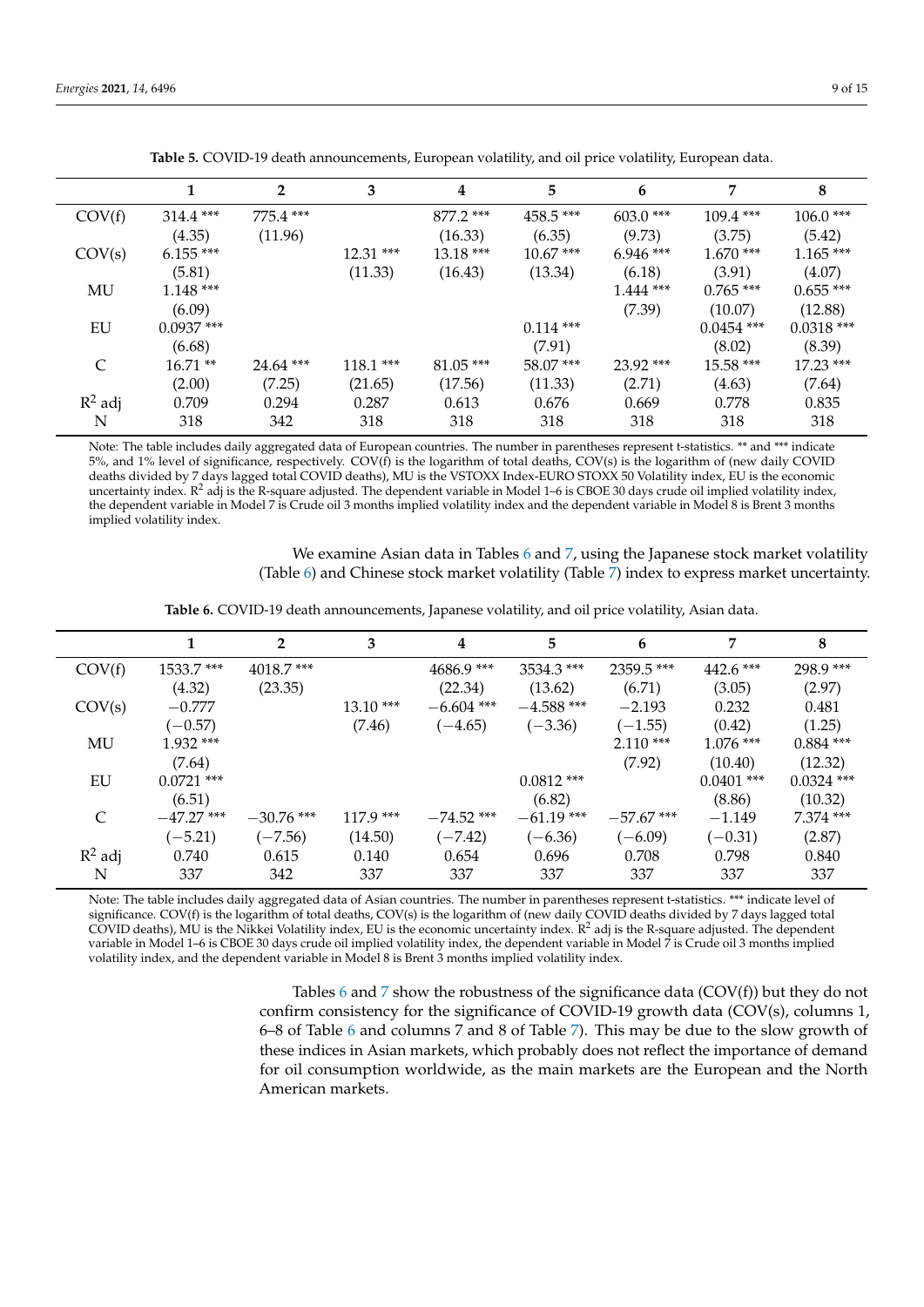<span id="page-9-0"></span>

|           |              | $\mathbf{2}$ | 3          | 4            | 5            | 6            | 7            | 8           |
|-----------|--------------|--------------|------------|--------------|--------------|--------------|--------------|-------------|
| COV(f)    | 2717.6 ***   | $4018.7$ *** |            | $4686.9***$  | $3534.3$ *** | $3720.2$ *** | $937.1$ ***  | $710.8$ *** |
|           | (9.14)       | (23.35)      |            | (22.34)      | (13.62)      | (13.65)      | (7.91)       | (8.56)      |
| COV(s)    | $-2.981**$   |              | $13.10***$ | $-6.604$ *** | $-4.588$ *** | $-4.716$ *** | $-0.671$     | $-0.272$    |
|           | $(-2.20)$    |              | (7.46)     | $(-4.65)$    | $(-3.36)$    | $(-3.34)$    | $(-1.24)$    | $(-0.72)$   |
| MU        | $1.198***$   |              |            |              |              | $1.316***$   | $0.909$ ***  | $0.738$ *** |
|           | (5.09)       |              |            |              |              | (5.28)       | (9.69)       | (11.24)     |
| EU        | $0.0768$ *** |              |            |              | $0.0812$ *** |              | $0.042$ ***  | $0.034$ *** |
|           | (6.66)       |              |            |              | (6.82)       |              | (9.12)       | (10.52)     |
| C         | $-68.85$ *** | $-30.76$ *** | $117.9***$ | $-74.52$ *** | $-61.19$ *** | $-82.14$ *** | $-14.71$ *** | $-3.714$    |
|           | $(-7.33)$    | $(-7.56)$    | (14.50)    | $(-7.42)$    | $(-6.36)$    | $(-8.41)$    | $(-3.93)$    | $(-1.42)$   |
| $R^2$ adj | 0.717        | 0.615        | 0.140      | 0.654        | 0.696        | 0.680        | 0.791        | 0.831       |
| N         | 337          | 342          | 337        | 337          | 337          | 337          | 337          | 337         |

**Table 7.** COVID-19 death announcements, Chinese volatility, and oil price volatility, Asian data.

Note: The table includes daily aggregated data of Asian countries. The number in parentheses represent t-statistics. \*\* and \*\*\* indicate 5%, and 1% level of significance, respectively. COV(f) is the logarithm of total deaths, COV(s) is the logarithm of (new daily COVID deaths divided by 7 days lagged total COVID deaths), MU is the Cboe China ETF Volatility index, EU is the economic uncertainty index. R<sup>2</sup> adj is the R-square adjusted. The dependent variable in Model 1–6 is CBOE 30 days crude oil implied volatility index, the dependent variable in Model 7 is Crude oil 3 months implied volatility index, and the dependent variable in Model 8 is Brent 3 months implied volatility index.

> A second evidence for robustness is also provided in Table [8](#page-9-1) which presents the results of our models using world aggregated data and shows that coefficients are positive and significant irrespectively of which model is applied while adjusted R-square is also sufficient.

**Table 8.** COVID-19 death announcements and oil price volatility, world aggregated data.

<span id="page-9-1"></span>

|                             |              | $\overline{2}$ | 3          | 4            | 5           | 6           | 7           | 8           |
|-----------------------------|--------------|----------------|------------|--------------|-------------|-------------|-------------|-------------|
| COV(f)                      | 657.8 ***    | 1758.7 ***     |            | $1391.5$ *** | $682.3***$  | $981.5***$  | $277.2$ *** | $256.2$ *** |
|                             | (5.93)       | (17.26)        |            | (13.96)      | (5.33)      | (11.20)     | (6.25)      | (8.64)      |
| COV(s)                      | $5.748$ ***  |                | $18.15***$ | $11.41$ ***  | $10.35***$  | $5.497***$  | $1.853***$  | $1.267***$  |
|                             | (5.34)       |                | (12.77)    | (9.28)       | (9.10)      | (4.97)      | (4.30)      | (4.40)      |
| MU                          | $1.504$ ***  |                |            |              |             | $1.746$ *** | $0.831$ *** | $0.683$ *** |
|                             | (10.57)      |                |            |              |             | (12.85)     | (14.60)     | (17.96)     |
| EU                          | $0.0602$ *** |                |            |              | $0.112$ *** |             | $0.032$ *** | $0.022$ *** |
|                             | (4.56)       |                |            |              | (7.93)      |             | (6.03)      | (6.32)      |
| $\mathcal{C}_{\mathcal{C}}$ | 4.009        | $-1.936$       | $139.1***$ | $61.20$ ***  | $51.72$ *** | 0.725       | $13.07***$  | $15.05***$  |
|                             | (0.53)       | $(-0.50)$      | (21.35)    | (8.03)       | (7.29)      | (0.09)      | (4.28)      | (7.38)      |
| $R^2$ adj                   | 0.730        | 0.466          | 0.325      | 0.573        | 0.640       | 0.713       | 0.799       | 0.852       |
| N                           | 337          | 342            | 337        | 337          | 337         | 337         | 337         | 337         |

Note: The table includes world aggregated data. The number in parentheses represent t-statistics. \*\*\* indicate 1% level of significance. COV(f) is the logarithm of total deaths, COV(s) is the logarithm of (new daily COVID deaths divided by 7 days lagged total COVID deaths), MU is the US vix index, EU is the economic uncertainty index.  $R^2$  adj is the R-square adjusted. The dependent variable in Model 1–6 is CBOE 30 days crude oil implied volatility index, the dependent variable in Model 7 is Crude oil 3 months implied volatility index, and the dependent variable in Model 8 is Brent 3 months implied volatility index.

> Third, in Tables [9](#page-10-0)[–11](#page-11-0) we test the robustness of our models by replacing one of our variables using world panel data. In Table [9](#page-10-0) we investigate the effect of COVID-19 infection speed instead of examining COVID-19 death speed. These models are significant, but they report a slightly lower adjusted R-square, indicating that markets are more worried about death growth rates and actual deaths than COVID-19 infection growth rates. This may be because they regard that economic effect of deaths is more certain and robust than reporting cases that can be manipulated or affected by the number of tests taken.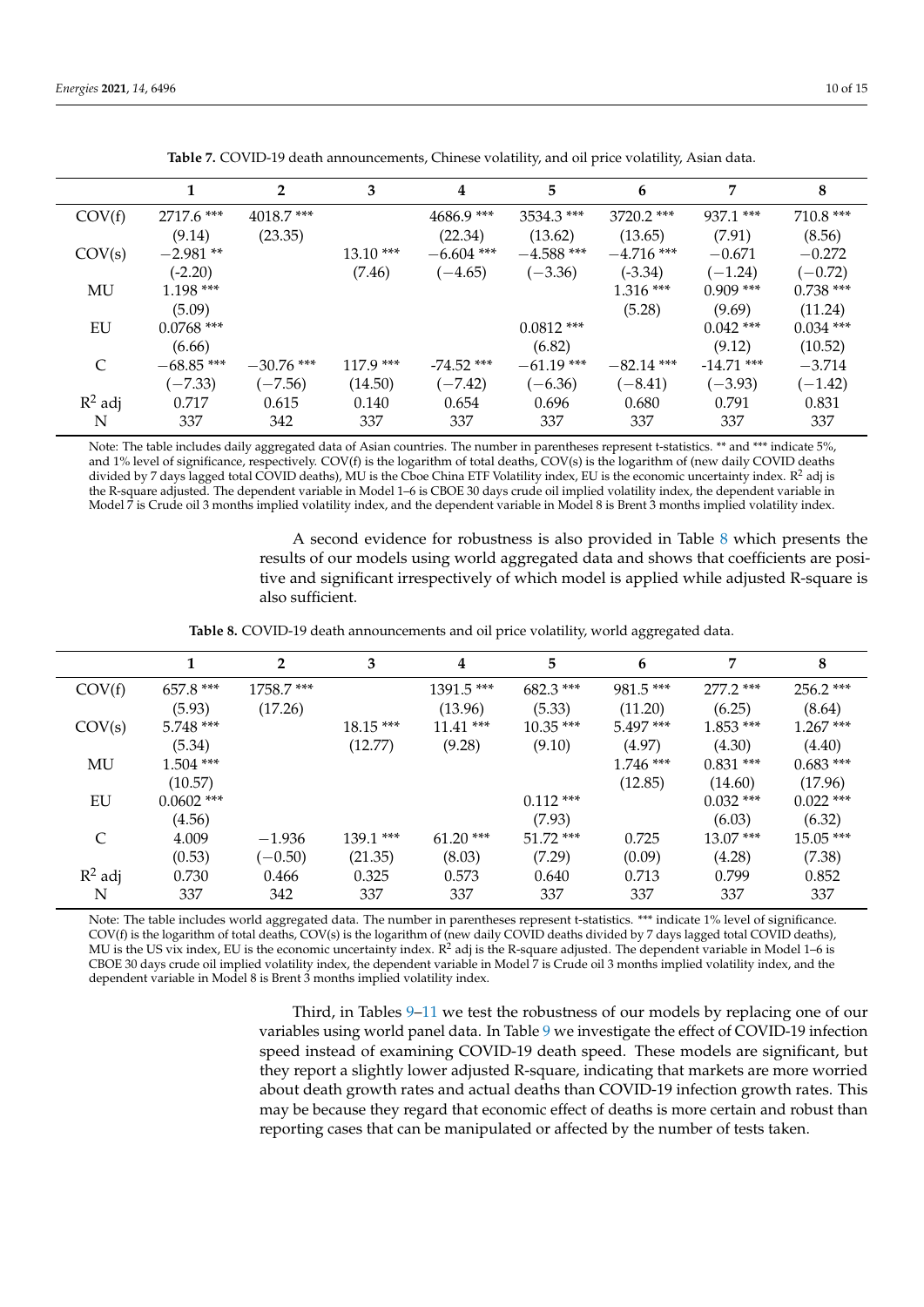<span id="page-10-0"></span>

|           |             | $\mathbf{2}$ | 3          | 4           | 5           | 6           | 7            | 8           |
|-----------|-------------|--------------|------------|-------------|-------------|-------------|--------------|-------------|
| COV(f)    | $211.0$ *** | $851.6***$   |            | $909.5***$  | 279.8 ***   | $548.8***$  | $95.00$ ***  | $94.45***$  |
|           | (5.28)      | (16.14)      |            | (18.47)     | (6.06)      | (13.49)     | (6.02)       | (8.65)      |
| COV(s)    | $1.890***$  |              | $13.18***$ | $13.39***$  | 7.789 ***   | $3.182$ *** | $0.773$ ***  | $0.760$ *** |
|           | (4.41)      |              | (26.97)    | (29.69)     | (18.53)     | (6.75)      | (4.56)       | (6.48)      |
| MU        | $1.811***$  |              |            |             |             | $2.397$ *** | $0.935$ ***  | $0.747$ *** |
|           | (25.78)     |              |            |             |             | (33.44)     | (33.70)      | (38.91)     |
| EU        | $0.107$ *** |              |            |             | $0.158$ *** |             | $0.0502$ *** | $0.038$ *** |
|           | (21.21)     |              |            |             | (29.43)     |             | (25.18)      | (27.83)     |
| C         | $-17.8$ *** | $34.33$ ***  | $119.0***$ | $92.33$ *** | $43.83$ *** | $-10.1$ *** | $7.207$ ***  | $12.79$ *** |
|           | $(-5.33)$   | (19.77)      | (51.16)    | (35.70)     | (16.18)     | $(-2.73)$   | (5.46)       | (14.00)     |
| $R^2$ adj | 0.681       | 0.110        | 0.271      | 0.380       | 0.571       | 0.607       | 0.767        | 0.815       |
| N         | 1943        | 2052         | 1943       | 1943        | 1943        | 1943        | 1943         | 1943        |

**Table 9.** COVID-19 death announcements, infection speed, and oil price volatility, world panel data.

Note: The table includes panel data of six geographical areas, namely North America, South America, Europe, Africa, Asia, and Oceania. The number in parentheses represent t-statistics. \*\*\* indicate 1% level of significance. COV(f) is the logarithm of total deaths, COV(s) is the logarithm of (new daily COVID infection case announcements divided by 7 days lagged total COVID deaths), MU is the US vix index, EU is the economic uncertainty index.  $R^2$  adj is the R-square adjusted. The dependent variable in Model 1–6 is CBOE 30 days crude oil implied volatility index, the dependent variable in Model 7 is Crude oil 3 months implied volatility index, and the dependent variable in Model 8 is Brent 3 months implied volatility index.

> Tables [10](#page-10-1) and [11](#page-11-0) present the results under different assumptions (2-week and 3-week respectively, instead of 7-day speed) about the COVID-19 death speed. These models are significant and report similar coefficients but convey slightly lower significance than our 7-day basic Model presented in Table [2.](#page-6-0)

**Table 10.** COVID-19 death announcements, 2-week speed, and oil price volatility, world panel data.

<span id="page-10-1"></span>

|               |              | $\overline{2}$ | 3           | 4           | 5           | 6           | 7            | 8           |
|---------------|--------------|----------------|-------------|-------------|-------------|-------------|--------------|-------------|
| COV(f)        | $342.5***$   | $851.6***$     |             | $919.4$ *** | 448.8 ***   | $621.7***$  | $151.5***$   | $145.2$ *** |
|               | (7.47)       | (16.14)        |             | (18.77)     | (8.89)      | (14.07)     | (8.48)       | (12.01)     |
| COV(s)        | $4.144$ ***  |                | $15.41***$  | $14.45***$  | $9.532$ *** | $6.093$ *** | $1.313***$   | $1.165***$  |
|               | (8.54)       |                | (35.19)     | (35.98)     | (21.54)     | (12.32)     | (6.95)       | (9.11)      |
| MU            | $1.751$ ***  |                |             |             |             | $2.147***$  | $0.928$ ***  | $0.727$ *** |
|               | (19.56)      |                |             |             |             | (23.72)     | (26.58)      | (30.80)     |
| EU            | $0.0861$ *** |                |             |             | $0.121$ *** |             | $0.0418$ *** | $0.0315***$ |
|               | (14.54)      |                |             |             | (19.40)     |             | (18.12)      | (20.19)     |
| $\mathcal{C}$ | $-5.206$     | $34.33$ ***    | $127.2$ *** | 93.78 ***   | $54.03$ *** | 7.021       | $10.08***$   | $15.16***$  |
|               | $(-1.26)$    | (19.77)        | (61.80)     | (36.32)     | (17.40)     | (1.64)      | (6.27)       | (13.93)     |
| $R^2$ adj     | 0.683        | 0.110          | 0.424       | 0.524       | 0.611       | 0.644       | 0.763        | 0.817       |
| N             | 1678         | 2052           | 1678        | 1678        | 1678        | 1678        | 1678         | 1678        |

Note: The table includes panel data of six geographical areas, namely North America, South America, Europe, Africa, Asia, and Oceania. The number in parentheses represent t-statistics. \*\*\* indicate 1% level of significance. COV(f) is the logarithm of total deaths, COV(s)is the logarithm of (new daily COVID deaths divided by 14 days lagged total COVID deaths), MU is the US vix index, EU is the economic uncertainty index.  $R^2$  adj is the R-square adjusted. The dependent variable in Model 1–6 is CBOE 30 days crude oil implied volatility index, the dependent variable in Model 7 is Crude oil 3 months implied volatility index and the dependent variable in Model 8 is Brent 3 months implied volatility index.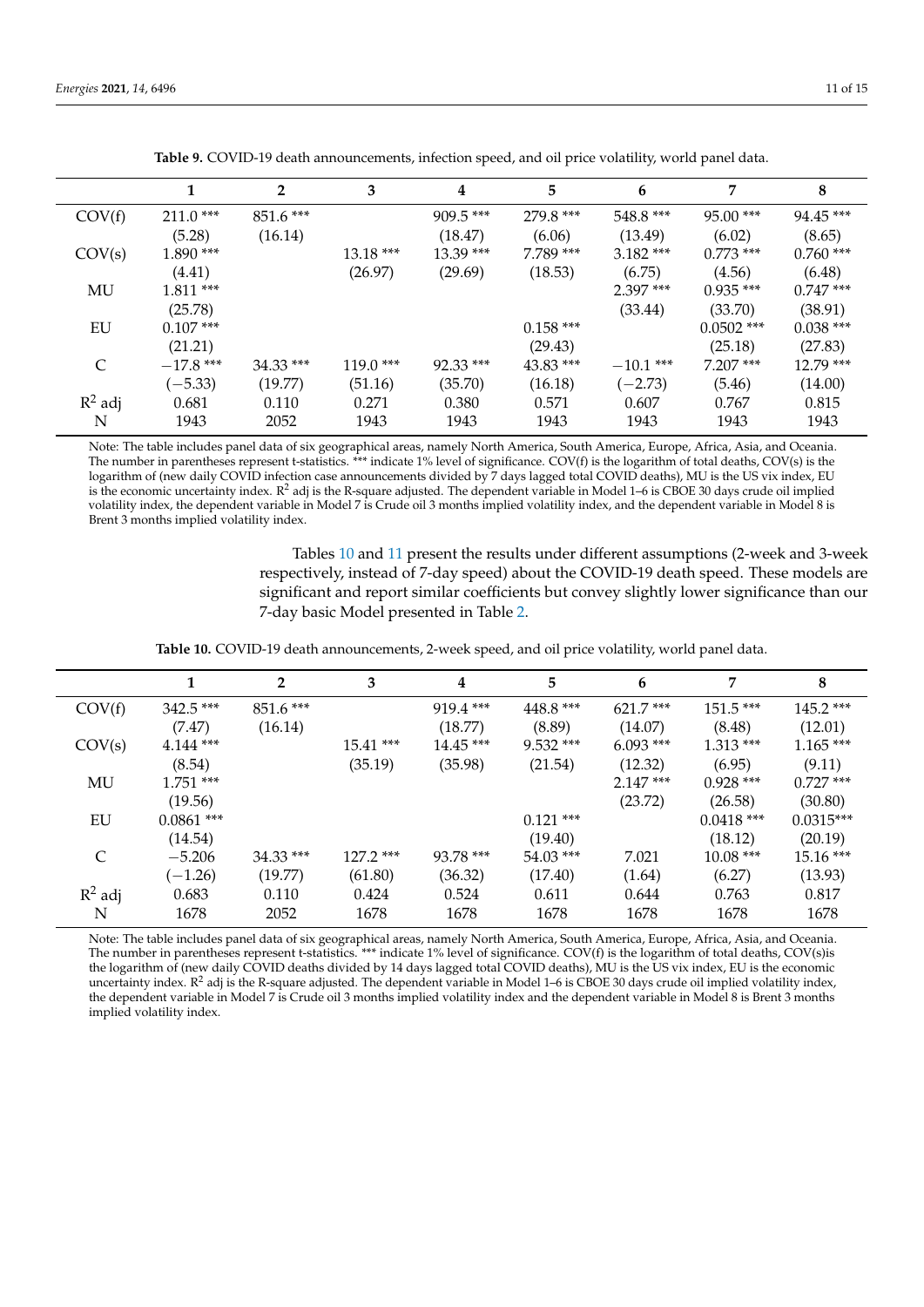<span id="page-11-0"></span>

|           |              | $\overline{2}$ | 3          | 4           | 5           | 6           | 7            | 8            |
|-----------|--------------|----------------|------------|-------------|-------------|-------------|--------------|--------------|
| COV(f)    | $328.2$ ***  | $851.6***$     |            | $850.4$ *** | $462.8***$  | $565.6***$  | $154.2$ ***  | $144.5***$   |
|           | (7.09)       | (16.14)        |            | (17.81)     | (9.31)      | (12.66)     | (8.60)       | (11.94)      |
| COV(s)    | $4.642$ ***  |                | $14.20***$ | $12.85***$  | $8.994$ *** | $6.405$ *** | $1.432$ ***  | $1.257***$   |
|           | (10.44)      |                | (37.22)    | (35.95)     | (22.40)     | (14.40)     | (8.31)       | (10.81)      |
| MU        | $1.715***$   |                |            |             |             | $2.057$ *** | $0.890$ ***  | $0.701$ ***  |
|           | (17.50)      |                |            |             |             | (20.76)     | (23.43)      | (27.37)      |
| EU        | $0.0782$ *** |                |            |             | $0.106$ *** |             | $0.0398$ *** | $0.0301$ *** |
|           | (13.02)      |                |            |             | (16.88)     |             | (17.10)      | (19.15)      |
| C         | $-0.0438$    | $34.33$ ***    | $119.6***$ | $86.73***$  | $53.60$ *** | $11.83***$  | $11.87***$   | $16.50***$   |
|           | $(-0.01)$    | (19.77)        | (66.94)    | (35.14)     | (17.83)     | (2.80)      | (7.42)       | (15.29)      |
| $R^2$ adj | 0.672        | 0.110          | 0.456      | 0.543       | 0.611       | 0.638       | 0.748        | 0.808        |
| N         | 1650         | 2052           | 1650       | 1650        | 1650        | 1650        | 1650         | 1650         |

**Table 11.** COVID-19 death announcements, 3-week speed, and oil price volatility, world panel data.

Note: The table includes panel data of six geographical areas, namely North America, South America, Europe, Africa, Asia, and Oceania. The number in parentheses represent t-statistics. \*\*\* indicate 1% level of significance. COV(f) is the logarithm of total deaths, COV(s)is the logarithm of (new daily COVID deaths divided by 21 days lagged total COVID deaths), EU is the US vix index, MU is the economic uncertainty index.  $R^2$  adj is the R-square adjusted. The dependent variable in Model 1–6 is CBOE 30 days crude oil implied volatility index, the dependent variable in Model 7 is Crude oil 3 months implied volatility index and the dependent variable in Model 8 is Brent 3 months implied volatility index.

> Table [12](#page-11-1) compares the basic Model (Column 1, Table [12\)](#page-11-1) with a model that takes account the weekly effect (Column 2, Table [12\)](#page-11-1). The findings illustrate that there is no significant "day of the week" effect in the data examined, and the robustness of these data remains intact after we account for this factor.

|           | 1            | $\overline{2}$ |
|-----------|--------------|----------------|
| COV(f)    | $341.2$ ***  | 338.7***       |
|           | (7.52)       | (7.45)         |
| COV(s)    | $4.192***$   | $4.135***$     |
|           | (7.66)       | (7.48)         |
| MU        | $1.771$ ***  | $1.771$ ***    |
|           | (21.46)      | (21.47)        |
| EU        | $0.0905$ *** | $0.0912$ ***   |
|           | (15.57)      | (15.51)        |
| Week      |              | $-1.112$       |
|           |              | $(-0.76)$      |
| C         | $-6.108$     | $-6.260$       |
|           | $(-1.43)$    | $(-1.46)$      |
| $R^2$ adj | 0.690        | 0.690          |
| N         | 1701         | 1701           |

<span id="page-11-1"></span>**Table 12.** COVID-19 death announcement and oil price volatility, world panel data.

Note: The table includes panel data of six geographical areas, namely North America, South America, Europe, Africa, Asia, and Oceania in columns 1–2. The number in parentheses represent *t*-statistics. \*\*\* indicate 1% level of significance. COV(f) is the logarithm of total deaths, COV(s) is the logarithm of (new daily COVID deaths divided by 7 days lagged total COVID deaths), EU is the US vix index, MU is the economic uncertainty index, and week is a dummy variable taking the value one on Mondays, zero otherwise. The dependent variable is CBOE 30 days crude oil implied volatility index.  $R^2$  adj is the R-square adjusted.

Our findings offer a valuable contribution to the existing literature as we provide evidence that COVID-19 death growth rates and deaths affect oil volatility significantly. The pandemic affects the volatility of the price of crude oil worldwide. This result is confirmed both by the new cases of infections and by the rate of infections. These conclusions are verified separately for each geographic area and the world as a whole. The contribution of this study is not limited to the indication that COVID-19 is a new factor of risk that affects oil prices on top of economic and market uncertainty but also provides new measures of risk factor like the speed rate of death.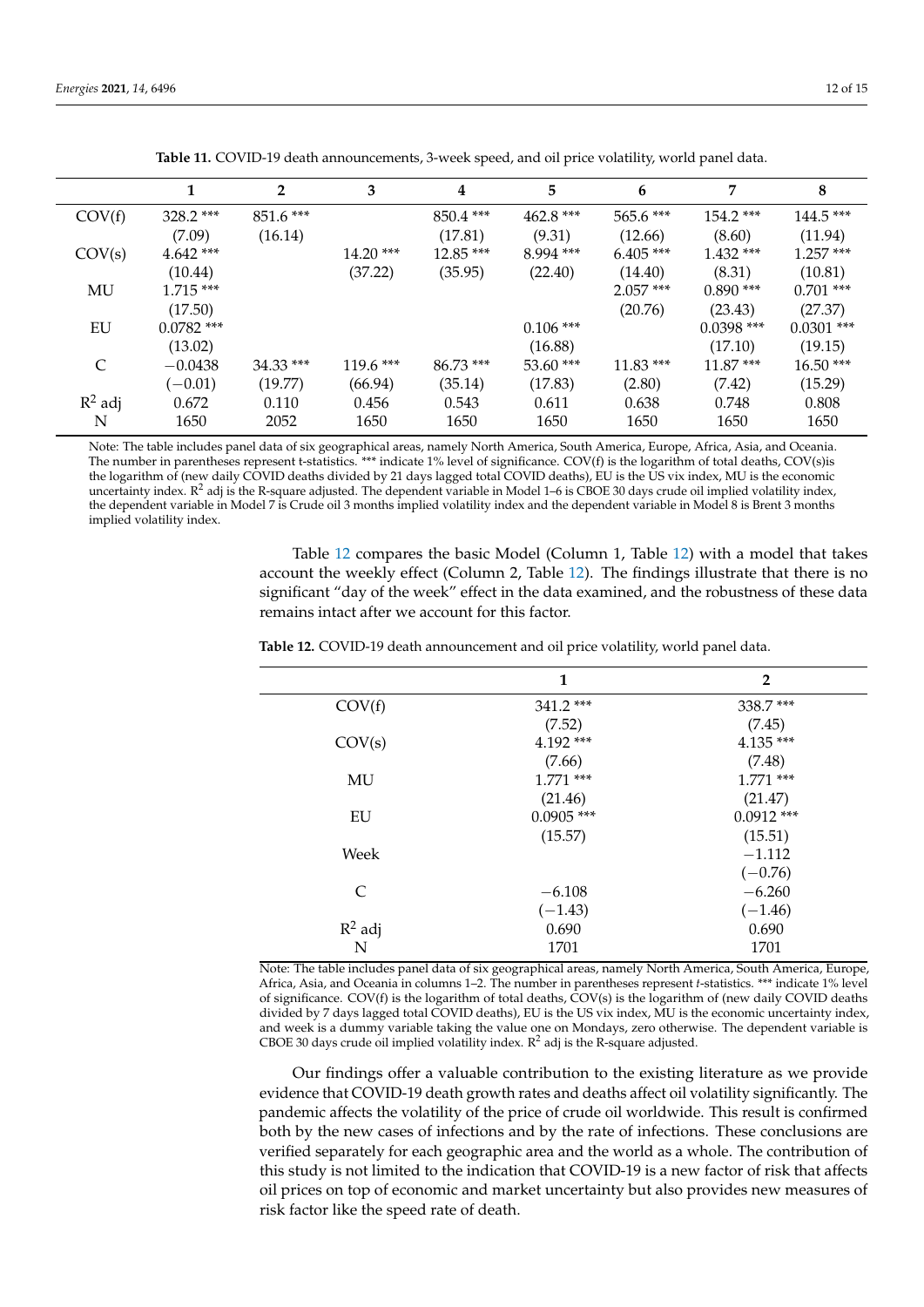#### <span id="page-12-0"></span>**6. Conclusions**

In this study we investigate the relationship between COVID-19 infection and death announcements with oil price volatility. We use the speed rate of deaths as a proposed measure for the COVID-19 risk and we apply panel data from six world geographical areas taking into consideration the existing economic uncertainty and stock market uncertainty in order to separate these effects from the effects resulting from the announcements of COVID-19 deaths and infection. The applied tests show that oil volatility is significantly affected by COVID-19 deaths which indicates that COVID-19 is a new factor of risk which one can argue has intensified the market risk.

The findings of our study underscore the importance of better understanding the effects of a pandemic shock on movements and the volatility of oil prices. In addition, it emphasizes the need for policy-makers and market stakeholders to explicitly consider changes in global health conditions when analyzing the causes and consequences, in order to plan an appropriate response to oil price shocks. In this regard, although lockdown policies of certain economic activities and restrictions in travelling had some positive effects in reducing the transmission of the health crisis, at the same time there were negative effects on the economy. In addition, the policies of governments around the world as well as Central Banks to support economies and individuals by offering them access to affordable financing have sent a clear message of calming the markets and addressing the crisis in many ways.

In particular, the EU has taken bold decisions by setting up a recovery fund for its Member States. Based on the results of our study, such measures are in the right direction and what is proposed at this stage is to create a framework with a permanent form. Such a framework should have two pillars, one institutional and one economic, in order to calm the markets from any concerns about similar cases in the future. The institutional framework will outline possible restrictive measures in countries with high rates of infection, but at the same time, these measures will be supplemented by financial support.

The conclusions of this study can be used as a guide for future decisions of managers, investors, and policy-makers regarding management, asset pricing, and market stability. Risk managers and asset pricing managers have already incorporated the pandemic in their short and medium-term decisions to prepare their business plans. Especially, for the energy companies that affected substantially by the restrictions in travelling and transportation, this study provides interesting considerations. Especially, oil and gas producers, it is crucial to have always a plan B to face similar phenomenon in the future while, individual investors must also take into consideration COVID-19 in their expectations.

In any way, we already know that although vaccines were available in the first semester of 2021 for the public worldwide, the Delta mutation of COVID-19 is spreading rapidly. Nonetheless, for future work, another important factor of this equation is the technological advances and especially the 5G infrastructure which provided significant solutions in business communication and education especially in the more developed countries.

**Author Contributions:** A.G.C., P.K., I.K. and K.V. contributed equally to all parts of the paper. All authors have read and agreed to the published version of the manuscript.

**Funding:** The APC was funded by MSc in Operations Management, University of West Attica and Technical University of Crete.

**Institutional Review Board Statement:** Not applicable.

**Informed Consent Statement:** Not applicable.

**Data Availability Statement:** The data that support the findings of this study are available from the corresponding author upon reasonable request.

**Conflicts of Interest:** The authors declare no conflict of interest.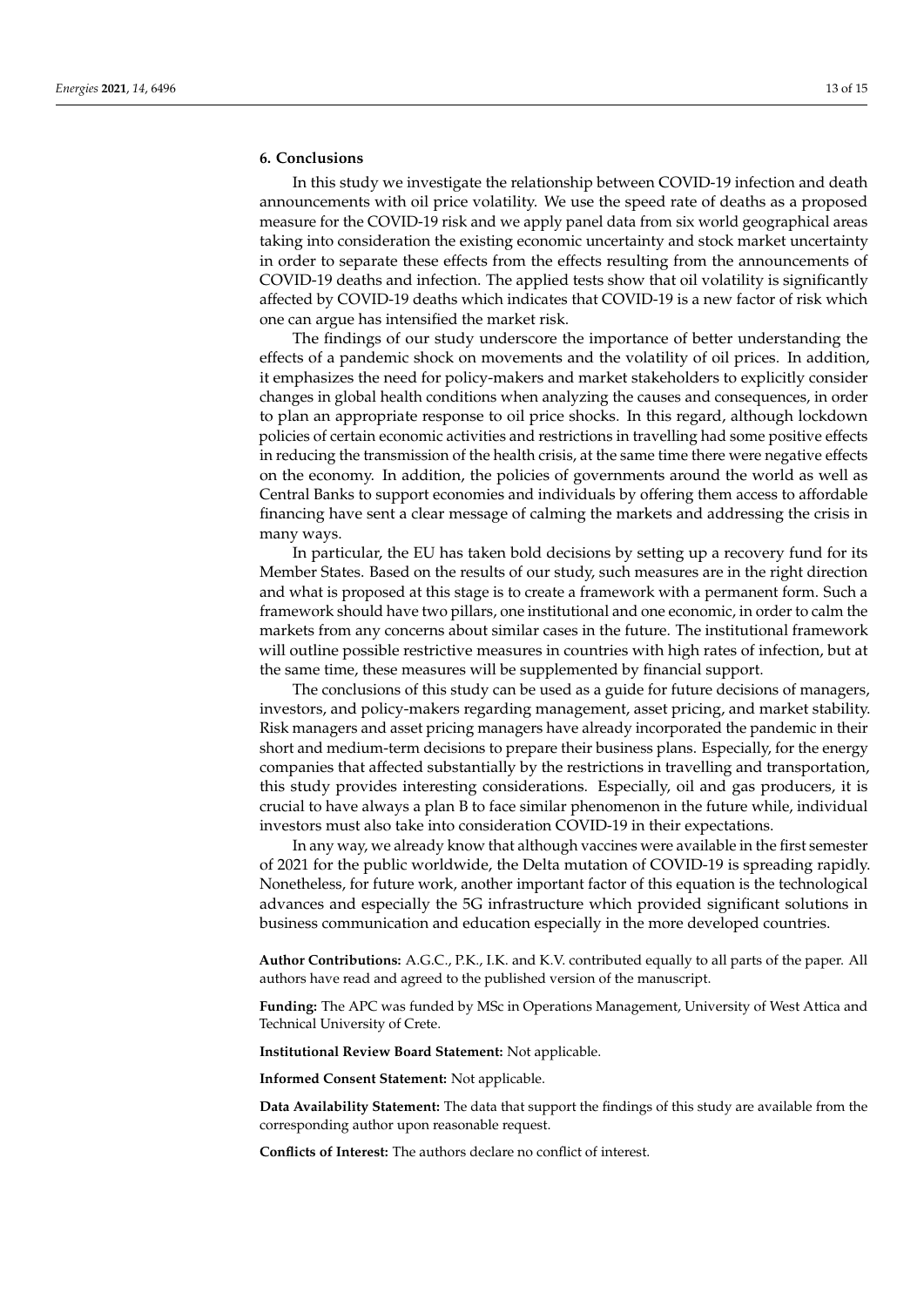| (VOL(oil))                                                          | CBOE 30 day crude oil implied volatility index.                                                                                                                                                                                                                                                                                                                                                                                                                                                                                                                                                                                                                                                                                                                                                              |
|---------------------------------------------------------------------|--------------------------------------------------------------------------------------------------------------------------------------------------------------------------------------------------------------------------------------------------------------------------------------------------------------------------------------------------------------------------------------------------------------------------------------------------------------------------------------------------------------------------------------------------------------------------------------------------------------------------------------------------------------------------------------------------------------------------------------------------------------------------------------------------------------|
|                                                                     | Crude oil 3 month implied volatility index. Estimates<br>3-month implied volatility. IVOLCRUD Index.                                                                                                                                                                                                                                                                                                                                                                                                                                                                                                                                                                                                                                                                                                         |
|                                                                     | Brent 3 month implied volatility index. Estimates of<br>3-month implied volatility. IVOLBREN Index.                                                                                                                                                                                                                                                                                                                                                                                                                                                                                                                                                                                                                                                                                                          |
| COVID Deaths (COV(f))                                               | The logarithm of cumulative COVID-19-related deaths                                                                                                                                                                                                                                                                                                                                                                                                                                                                                                                                                                                                                                                                                                                                                          |
| COVID-19 related speed of<br>death and infection growth<br>(COV(s)) | The logarithm of (new daily COVID-19 infection case<br>announcements divided by seven days lagged total<br>COVID deaths)                                                                                                                                                                                                                                                                                                                                                                                                                                                                                                                                                                                                                                                                                     |
|                                                                     | The logarithm of (new daily COVID-19-related deaths<br>divided by 7 days lagged total COVID deaths)                                                                                                                                                                                                                                                                                                                                                                                                                                                                                                                                                                                                                                                                                                          |
|                                                                     | The logarithm of (new daily COVID-19-related deaths<br>divided by 14 days lagged total COVID deaths)                                                                                                                                                                                                                                                                                                                                                                                                                                                                                                                                                                                                                                                                                                         |
|                                                                     | The logarithm of (new daily COVID-19-related deaths<br>divided by 21 days lagged total COVID deaths)                                                                                                                                                                                                                                                                                                                                                                                                                                                                                                                                                                                                                                                                                                         |
| Economic Uncertainty (EU)                                           | The Baker, Bloom and Davis index of economic policy<br>uncertainty for Europe is based on the frequency of<br>newspaper references to policy uncertainty. 10<br>newspapers from the 5 largest European Union<br>economies (Germany, UK, France, Italy, and Spain) are<br>used: Handelsblatt, FAZ, the Financial Times, The<br>Times of London, Le Monde, Le Figaro, Corriere Della<br>Sera, La Repubblica, El Pais, and El Mundo. The index<br>is constructed based on the number of news articles<br>containing the terms uncertain or uncertainty, economic<br>or economy, as well as policy-relevant terms (scaled by<br>the smoothed number of articles containing "today").<br>Policy-relevant terms include: "policy", "tax",<br>"spending", "regulation", "central bank", "budget",<br>and "deficit". |
| Market Uncertainty (MU)                                             | VIX Volatility Index.                                                                                                                                                                                                                                                                                                                                                                                                                                                                                                                                                                                                                                                                                                                                                                                        |
|                                                                     | VSTOXX Index-EURO STOXX 50 Volatility.                                                                                                                                                                                                                                                                                                                                                                                                                                                                                                                                                                                                                                                                                                                                                                       |
|                                                                     | NIKKEI Volatility Index.                                                                                                                                                                                                                                                                                                                                                                                                                                                                                                                                                                                                                                                                                                                                                                                     |

Cboe China ETF Volatility index.

### <span id="page-13-6"></span>**Appendix A**

#### **References**

- <span id="page-13-0"></span>1. Chiaramonti, D.; Maniatis, K. Security of supply, strategic storage and COVID-19: Which lessons learnt for renewable and recycled carbon fuels, and their future role in decarbonizing transport? *Appl. Energy* **2020**, *271*, 115216. [\[CrossRef\]](http://doi.org/10.1016/j.apenergy.2020.115216)
- <span id="page-13-1"></span>2. Dutta, A. Oil and energy sector stock markets: An analysis of implied volatility indexes. *J. Multinatl. Financ. Manag.* **2018**, *44*, 61–68. [\[CrossRef\]](http://doi.org/10.1016/j.mulfin.2017.12.002)
- <span id="page-13-2"></span>3. Xu, S.; Du, Z.; Zhang, H. Can Crude Oil Serve as a Hedging Asset for Underlying Securities?—Research on the Heterogenous Correlation between Crude Oil and Stock Index. *Energies* **2020**, *13*, 3139. [\[CrossRef\]](http://doi.org/10.3390/en13123139)
- <span id="page-13-3"></span>4. Bouri, E.; Demirer, R.; Gupta, R.; Pierdzioch, C. Infectious Diseases, Market Uncertainty and Oil Market Volatility. *Energies* **2020**, *13*, 4090. [\[CrossRef\]](http://doi.org/10.3390/en13164090)
- <span id="page-13-4"></span>5. Peng, P.J.; Li, Z.; Drakeford, B. Dynamic Characteristics of Crude Oil Price Fluctuation—From the Perspective of Crude Oil Price Influence Mechanism. *Energies* **2020**, *13*, 4465. [\[CrossRef\]](http://doi.org/10.3390/en13174465)
- <span id="page-13-5"></span>6. Nonejad, N. Crude oil price volatility and equity return predictability: A comparative out-of-sample study. *Int. Rev. Financ. Anal.* **2020**, *71*, 101521. [\[CrossRef\]](http://doi.org/10.1016/j.irfa.2020.101521)